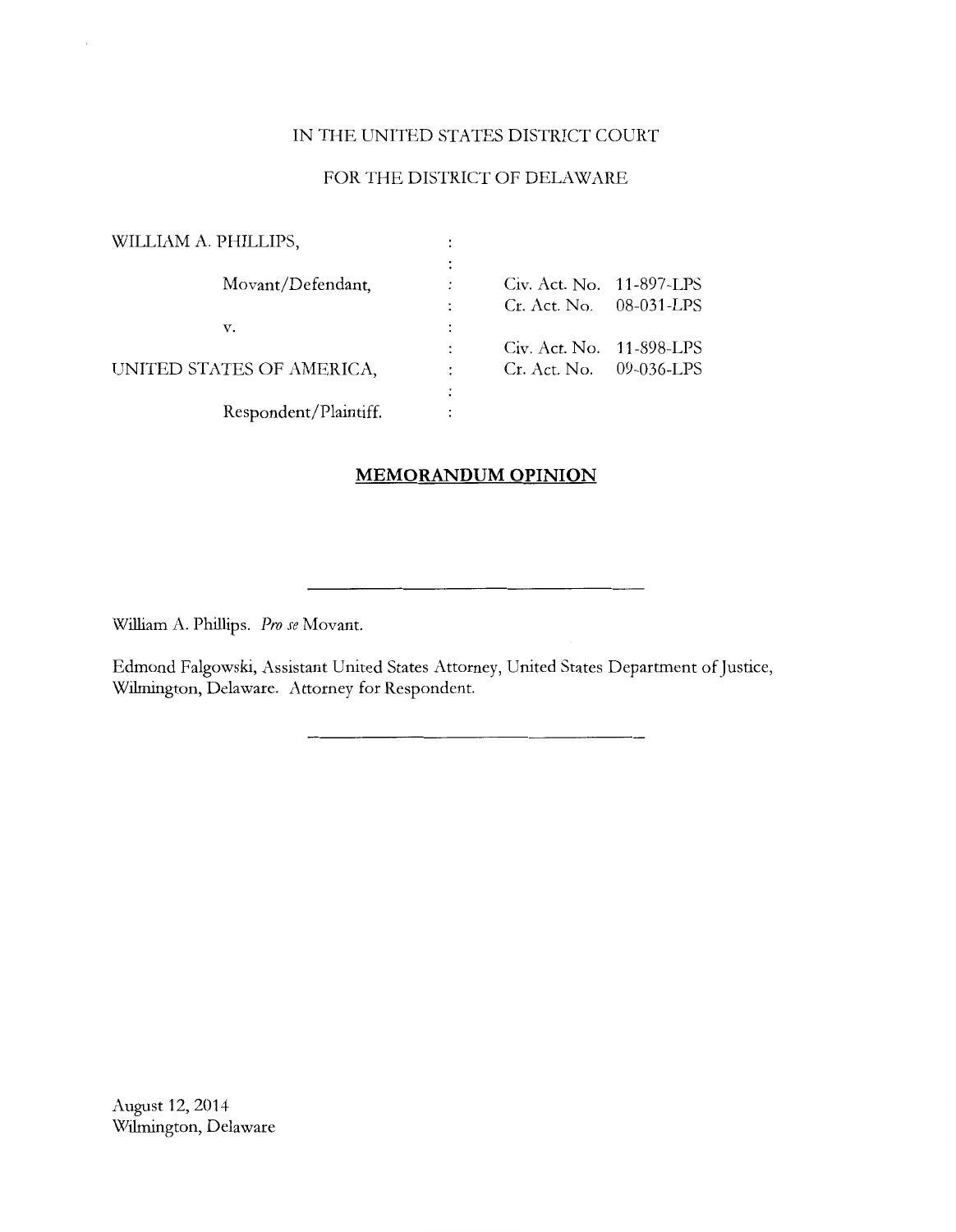$781.11$ **STARK,** U.S. **District Judge:** 

#### **I. INTRODUCTION<sup>1</sup>**

William A. Phillips ("Movant") filed a timely Motion to Vacate, Set Aside, or Correct Sentence pursuant to [28 U.S.C. § 2255](http://www.google.com/search?q=28+u.s.c.++2255). (D.I. 73; D.I. 79) The United States ("Respondent") filed an Answer in Opposition. (D.I. 81) For the reasons discussed, the Court will deny Movant's § 2255 Motion without holding an evidentiary hearing.

# **11. PROCEDURAL AND FACTUAL BACKGROUND**

On or about January 14, 2001, while living in Elkton, Maryland, Movant recorded a seventeen-minute child pornography video depicting Jane Doe I and Jane Doe II. (D.I. 81 at 2) Movant used a VHS camera to record them and sometime afterwards re-recorded the video tape to a compact disk (CD). Movant did not copy his child pornography video of Jane Doe #1 and Jane Doe #2 to his computer hard drive. *Id.* 

On July 30, 2007, a detective from the New Castle County Police Department ("NCCPD") conducted a child pornography investigation of unknown targets from NCCPD Headquarters using the "Peer-2-Peer" ("P2P") file sharing network. (D.I. 81 at 2) The detective's search led to Movant's computer at this New Castle home. *(Id.* at 3) Movant's computer was on the P2P network, and the detective was able to browse the titles of Movant's shared files, many of which were indicative of child pornography. While browsing Movant's shared directory, the detective was

<sup>1</sup> Movant was originally charged with offenses in two separate criminal cases that originated from the same set of facts: Cr. A. No. 08-31 and Cr. A. No. 09-26. Although the cases were not consolidated, Movant signed a single Memorandum of Plea Agreement covering both cases. (D.I. 47) In tum, the Court conducted one sentencing hearing for both cases (D.I. 67), and the Court of Appeals issued one appellate decision for both cases, *see Phillips v. United States,* [396 F. App'x 831](http://scholar.google.com/scholar?q=396++f.++app) (3d Cir. 2010). Thus, although Movant filed two separate but identical§ 2255 Motions in his two criminal cases, this Court will render one decision for both § 2255 Motions and docket the decision in each case. Unless otherwise stated, all docket index citations are to Criminal Action No. 08-31-LPS.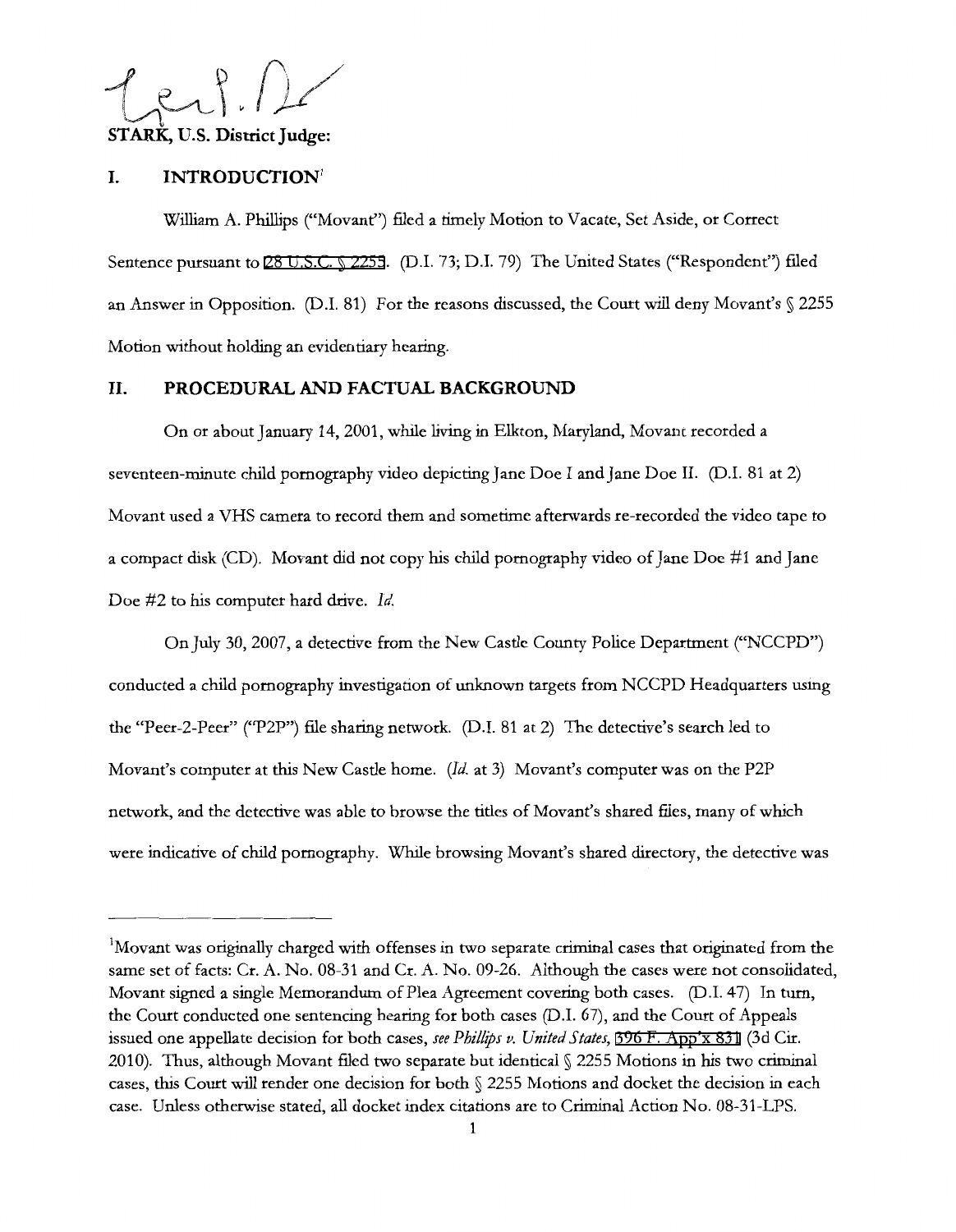able to capture the SHA1 hash values (digital fingerprints) associated with known child pornography files. *(Id.)* 

On several occasions from July 31, 2007 through September 11, 2007, the detective browsed Movant's shared directory, each time finding that the directory held approximately 200 computer files. (D.l. 81 at 3) Through SHA1 hash values, the detective identified from among those files the digital fingerprints of known child pornography. *(Id.)* 

On September 19, 2007, the detective executed a state issued search warrant at Movant's New Castle home. (D.I. 81at3) NCCPD officers seized Movant's computer with hard drive, 131 CDs, and the Kodak digital camera with memory card. The computer and CDs were taken from the house for an off-the-premises examination. *(Id.)* Movant was arrested the same day as the search of his home, and he did not make a post-arrest statement. (Id. at 4)

Later, the NCCPD detectives completed forensic examination of Movant's computer hard drive and discovered that it was virtually filled to capacity with photo images and videos. (D.I. 81 at 3 n.4) Approximately ninety percent of that material constituted child pornography, with approximately one-half of the child porn depicting pre-pubescent children engaged in the lascivious exhibition of the genitals and hard core sex acts. Movant's hard drive contained more than 100,000 photos and 500 videos of child pornography, all downloaded from the internet. *(Id.)* 

On February 26, 2008, the grand jury returned an eleven-count Indictment, which included four counts of receipt of child pornography by computer [\(18 U.S.C. § 2252A\(a\)\(2\)](http://www.google.com/search?q=18+u.s.c.++2252a(a)(2)) & [\(b\)\(1\)\),](http://www.google.com/search?q=18+u.s.c.+2252a(b)(1))) with each count carrying a maximum penalty of twenty years of incarceration and a minimum penalty of five years of incarceration. (D.I. 81 at 4) The remaining portion of the Indictment charged two counts of attempted distribution of child pornography (18 U.S.C.

 $\S$  2252A(a)(1) & [\(b\)\(1\)\);](http://www.google.com/search?q=18+u.s.c.++2252a(b)(1))) possession of child pornography (18 U.S.C.  $\S$  2252A(a)(5)(B) & [\(b\)\(2\)\)](http://www.google.com/search?q=18+u.s.c.+2252a(b)(2))); two counts of attempted distribution of obscenity depicting children [\(18 U.S.C.](http://www.google.com/search?q=18+u.s.c.+++1446a(a)(2)(a))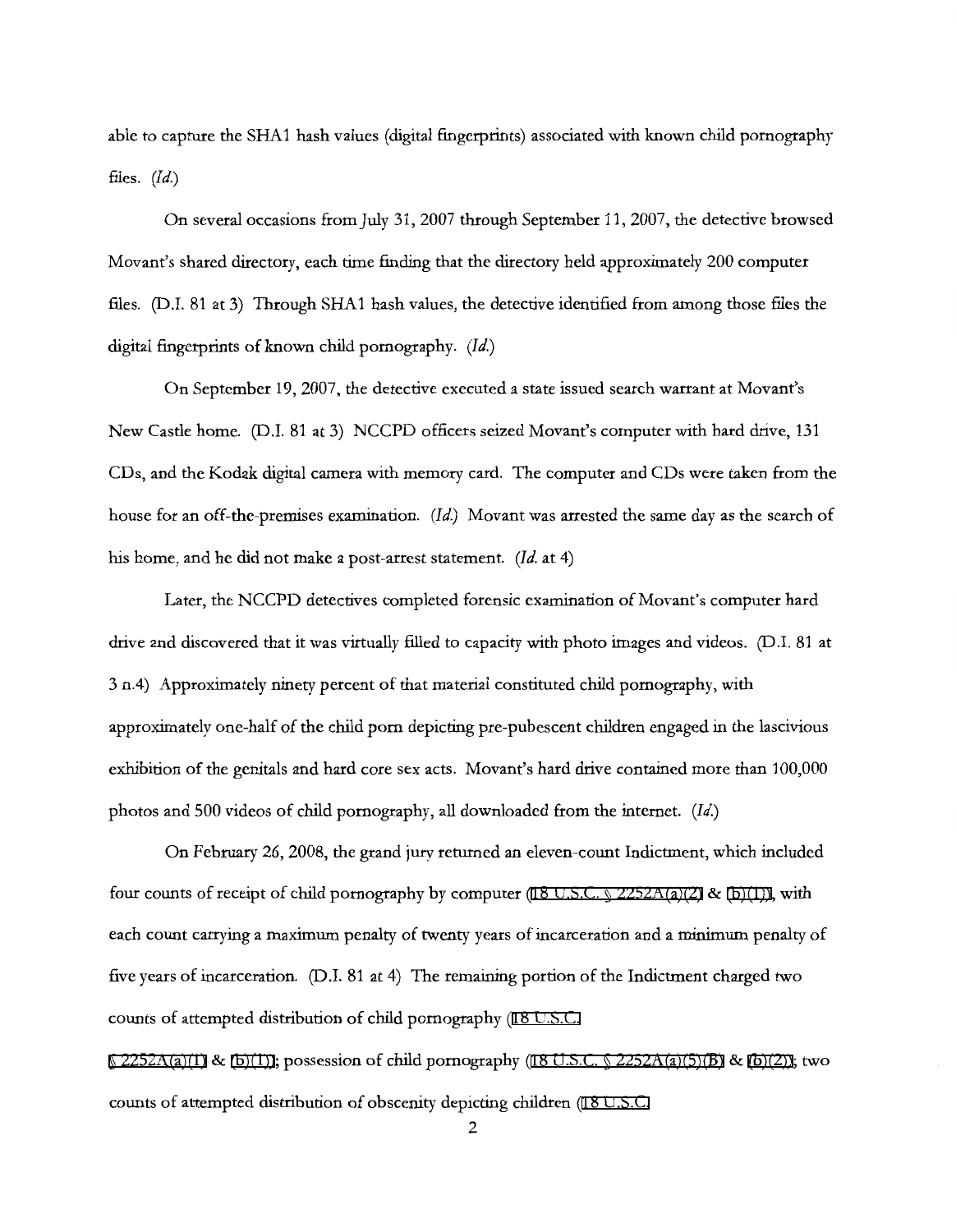$\S$  1446A(a)(2)(A) & [\(B\);](http://www.google.com/search?q=18+u.s.c.++1446a(b))  $\S$  2252A(b)(1)); receipt of obscenity depicting children [\(18 U.S.C.](http://www.google.com/search?q=18+u.s.c.+1446a(a)(2)(a))

 $\S$  [1446A\(a\)\(2\)\(A\)](http://www.google.com/search?q=18+u.s.c.+1446a(a)(2)(a)) & [\(B\)\);](http://www.google.com/search?q=18+u.s.c.1446a(b))) and possession of obscenity depicting children [\(18 U.S.C.](http://www.google.com/search?q=18+u.s.c.+++1446a(b)(2)(a))

 $\{(1446A(b)(2)(A) \& (B); \{(2252A(b)(2))\})$  $\{(1446A(b)(2)(A) \& (B); \{(2252A(b)(2))\})$  $\{(1446A(b)(2)(A) \& (B); \{(2252A(b)(2))\})$ . *(Id.* at n.6, n.7) Although all of the numerous images and videos of child pornography found on Movant's computer hard drive had been downloaded by him off of the internet, Respondent included in the Indictment just four specific instances of such receipt.

On June 4, 2008, approximately three months after the Indictment was returned, the NCCPD detective examined Movant's CDs, which included the approximately twenty CDs containing the child pornographic images Movant had recorded of Jane Doe I and Jane Doe II. (D.I. 81 at 5) In the background of the child pornography images of Jane Doe I, the detective recognized Movant's New Castle house, specifically, his bedroom and its furnishings, which the detective had observed during the search of the house. The Federal Bureau of Investigation ("FBI") joined the investigation soon thereafter. *(Id.)* 

On June 16, 2008, FBI agents obtained a search warrant from this Court for Movant's house. (D.I. 81 at 5) The next day investigators executed the warrant and seized from Movant's bedroom the furniture and objects depicted in the relevant photographs of Jane Doe I. (Id.)

On June 24, 2008, the grand jury returned a thirty-six count Superseding Indictment against Movant, charging him with numerous child pornography related offenses, including several counts of inducing a minor to engage in sexually explicit conduct and crossing a state line to engage in a sexual act with a minor. (D.I. 20; D.I. 23; *see also Phzllips,* [396 F. App'x 831, 832](http://scholar.google.com/scholar?q=396+f.+app) (3d Cir. 2010)) On March 31, 2009, Movant pled guilty to Count Sixteen of the Superseding Indictment, which charged him with production of child pornography, a violation of [18 U.S.C. § 2251\(a\).](http://www.google.com/search?q=18+u.s.c.++2251(a)) (D.I. 47) Pursuant to the Plea Agreement, Movant also entered a guilty plea to a one-count Information charging him with possession of child pornography, in violation of [18 U.S.C. § 2252A\(a\)\(5\)\(B\)](http://www.google.com/search?q=18+u.s.c.++2252a(a)(5)(b)) and [\(b\)\(2\)](http://www.google.com/search?q=18+u.s.c.+2252a(b)(2)) as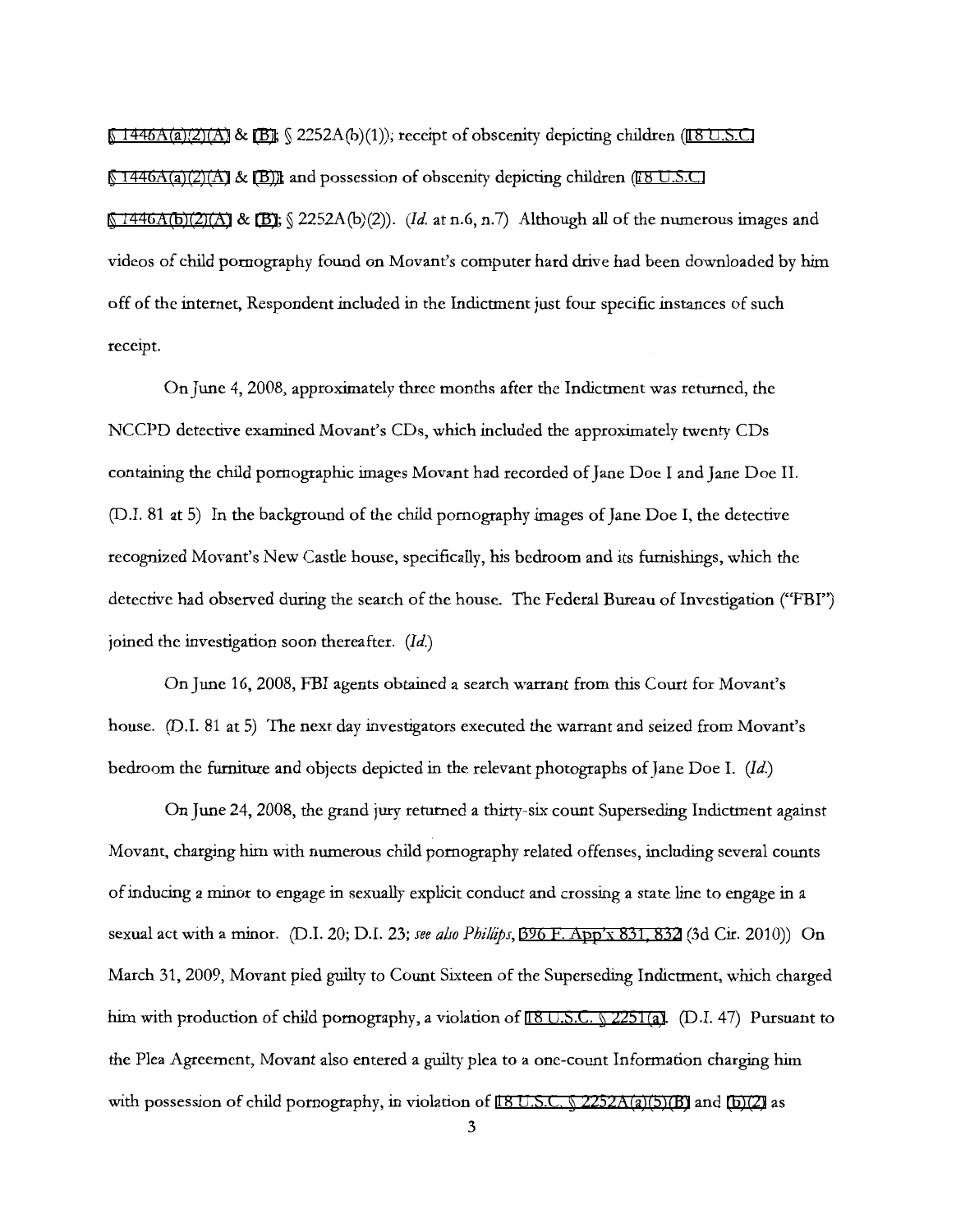charged in Criminal Action No. 09-36-LPS. (D.I. 47 in Cr. A. No. 08-31; D.I. 3 in Cr. A. No. 09-36) On February 10, 2009, the Honorable Joseph J. Farnan, Jr. sentenced Movant to 360 months imprisonment on Count Sixteen of the Superseding Indictment in Cr. A. No. 08-31, and to 120 months imprisonment on Count One of the Felony Information in Cr. A. No. 09-36, with the sentences to run concurrently with one another. (D.l. 65)

Movant appealed, and the United States Court of Appeals for the Third Circuit affirmed his conviction on October 7, 2010. *See Phillips,* [396 F. App'x. at 835](http://scholar.google.com/scholar?q=396+f.+app). Movant did not seek *certiorari*  review.

In October 2011, Movant filed the pending § 2255 Motion. (D.I. 73) The case was then reassigned to the undersigned's docket. Respondent filed a Reply in Opposition. (D.I. 81)

#### **III. DISCUSSION**

Movant timely filed his *pro se* § 2255 Motion, asserting seven claims that counsel provided ineffective assistance with respect to the plea process and appeal stage.<sup>2</sup> (D.I. 73; D.I. 79) Respondent contends that the claims should be denied as meritless.

Movant has properly raised his ineffective assistance of counsel allegations in a  $\sqrt{2255}$ motion. *See Massaro v. United States,* [538 U.S. 500](http://scholar.google.com/scholar?q=538+u.s.+500&btnG=&hl=en&as_sdt=6) (2003). As a general rule, ineffective assistance of counsel claims are reviewed pursuant to the two-pronged standard established in *Strick/and v. Washington,* [466 U.S. 668](http://scholar.google.com/scholar?q=466+u.s.+668&btnG=&hl=en&as_sdt=6) (1984). Under the first *Strickland* prong, Movant must demonstrate that "counsel's representation fell below an objective standard of reasonableness," with reasonableness being judged under professional norms prevailing at the time counsel rendered assistance. *Id.* 

 $^{2}$ Movant's original form § 2255 motion asserts one ineffective assistance of counsel claim with five sub-arguments, and one claim asserting a violation of the Tenth Amendment. (D.l. 73) However, Movant subsequently filed a letter amending that Motion to assert seven ineffective assistance of counsel allegations, one of which is based on his former Tenth Amendment argument. (D.l. 79) Thus, the Court construes the Motion as asserting seven ineffective assistance of counsel claims.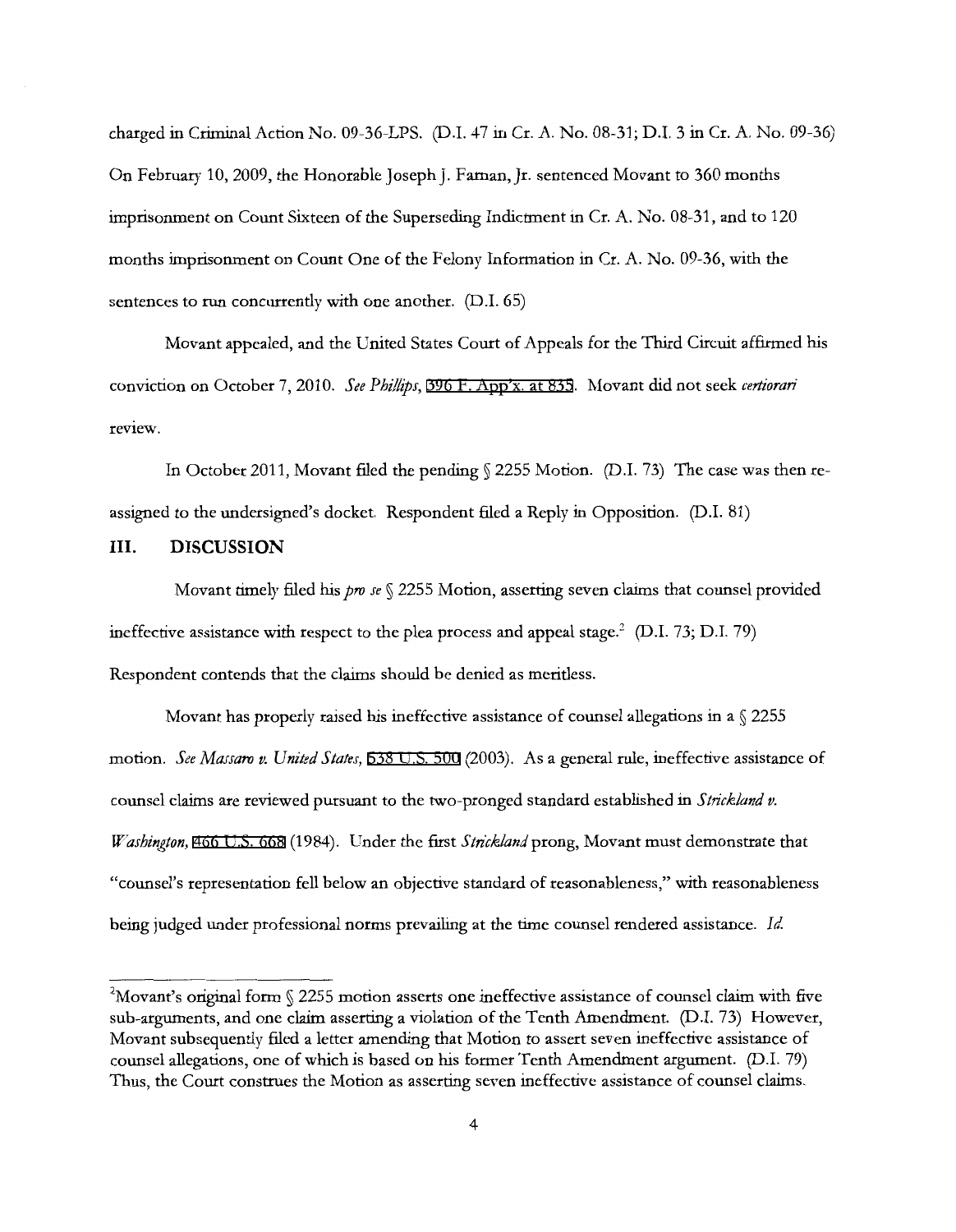Under the second *Strickland* prong, Movant must demonstrate a reasonable probability that, but for counsel's error, the outcome of the proceeding would have been different. *See id.* at 694; *United States v. Nahodil,* [36 F.3d 323, 326](http://scholar.google.com/scholar?q=36+f.3d+323&btnG=&hl=en&as_sdt=6) (3d Cir. 1994). In the context of a guilty plea, a Movant lsatisfies *Strick/ands* prejudice prong by demonstrating that, but for counsel's error, there is a reasonable probability that he would have insisted on proceeding to trial instead of pleading guilty. *See Hill v. Lockhart,* [474 U.S. 52, 58](http://scholar.google.com/scholar?q=474+u.s.+52&btnG=&hl=en&as_sdt=6) (1985). A court can choose to address the prejudice prong before the deficient performance prong, and may reject an ineffectiveness claim solely on the ground that the defendant was not prejudiced. *See Strickland,* [466 U.S. at 668.](http://scholar.google.com/scholar?q=466+u.s.+668&btnG=&hl=en&as_sdt=6) Finally, although not insurmountable, the *Strickland* standard is highly demanding and leads to a strong presumption that counsel's representation was professionally reasonable. Id. at 689.

# **A. Claim One: Counsel's Failure To Communicate Initial Plea Offer**

In his first claim, Movant contends that his counsel provided ineffective assistance by failing to tell him of an "early plea offered by the Government for a twenty year max sentence until after the plea was signed." (D.I. 73 at 3; D.I. 79 at 1) The facts surrounding this allegation are as follows. On April 3, 2008, Respondent forwarded to defense counsel a Memorandum of Plea Agreement with a cover letter. (D.I. 81 at A-1 to A-5) The plea offer was to Count Three of the Indictment, charging receipt of child pornography by computer, and carried a maximum penalty of twenty years of incarceration and a minimum penalty of five years of incarceration. Respondent's cover letter to defense counsel stated that the "offer will be revoked if not accepted by Monday, April 14, 2008. Please contact me if that deadline does not give you enough time to meet with your client." (D.I. 81 at A-1) The plea offer lapsed without defense counsel requesting an extension of the April 14, 2008 deadline.

On or about June 4, 2008, approximately two months after the lapse of the plea offer, the NCCPD detective discovered the child pornography images of Jane Doe I and Jane Doe II on

5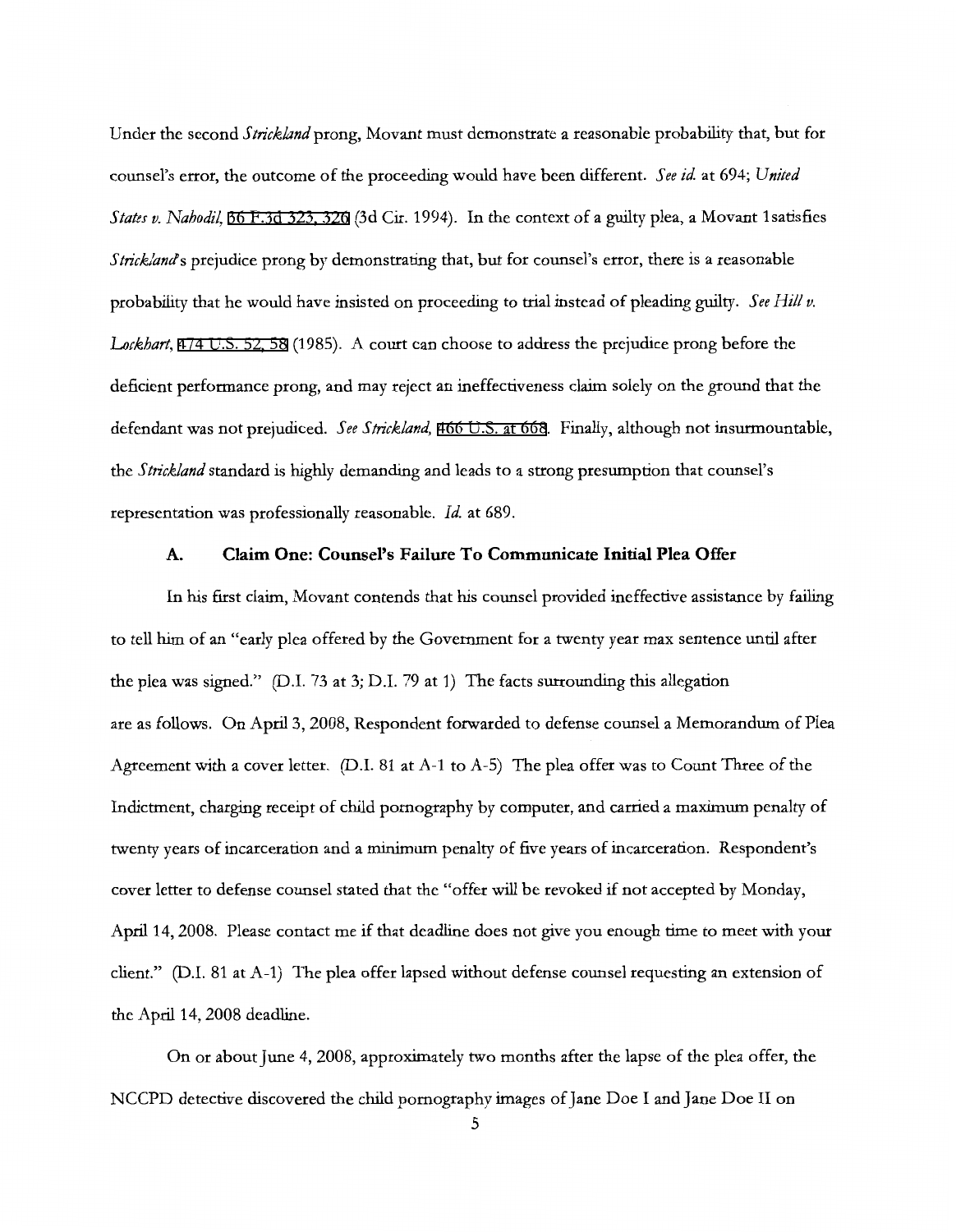twenty of the 141 CDs that had been taken from Movant's house on September 19, 2007. (D.I. 81 at 5) This discovery eventually led to the involvement of the FBI and the return of the thirty-six count Superseding Indictment charging Movant with numerous child pornography related offenses. *(Id.; see also* D.I. 23) Movant pled guilty to an offer that carried a maximum sentence of forty years of incarceration, and the Court imposed a sentence of thirty years of incarceration. (D.I. 47; D.I. 65; D.I. 71)

Recently, in *Missouri v. Frye,* the United States Supreme Court opined that "defense counsel has the duty to communicate formal offers from the prosecution to accept a plea on terms and conditions that may be favorable to the accused." *Missouri v. Frye,* [132 S.Ct. 1399, 1408](http://scholar.google.com/scholar?q=132+s.ct.+1399&btnG=&hl=en&as_sdt=6) (2012). Consequently, defense counsel's performance is deficient if he allows a formal "offer to expire without advising the defendant or allowing him to consider it." *Id.* 

Pursuant to *Frye* and its companion case, *Lefler v. Cooper,* [132 S.Ct. 1376, 1385](http://scholar.google.com/scholar?q=132+s.ct.+1376&btnG=&hl=en&as_sdt=6) (2012), a defendant establishes "prejudice from ineffective assistance of counsel where a plea offer has lapsed or been rejected because of counsel's deficient performance" by demonstrating the following factors: (1) a reasonable probability that he "would have accepted the earlier plea offer had [he] been afforded effective assistance of counsel;" (2) a reasonable probability that the prosecution would not have withdrawn the offer in light of intervening circumstances; (3) the trial court would have accepted the plea agreement; and (4) a reasonable probability "that the end result of the criminal process would have been more favorable by reason of a plea to a lesser charge or a sentence of less prison time." *Frye,* [132 S.Ct at 1409-11](http://scholar.google.com/scholar?q=132+s.ct+1409&btnG=&hl=en&as_sdt=6); *see also Lafler,* [132 S.Ct. at 1385.](http://scholar.google.com/scholar?q=132+s.ct.+1376&btnG=&hl=en&as_sdt=6) In *Frye,* the issue of intervening circumstances arose because Frye committed a new offense of driving without a license after the initial plea offer. The *Frye* Court noted that this new offense provided a "reason to doubt that the prosecution would have adhered to the agreement or that the trial court would have accepted it ... unless they were required by state law to do so," and then concluded that there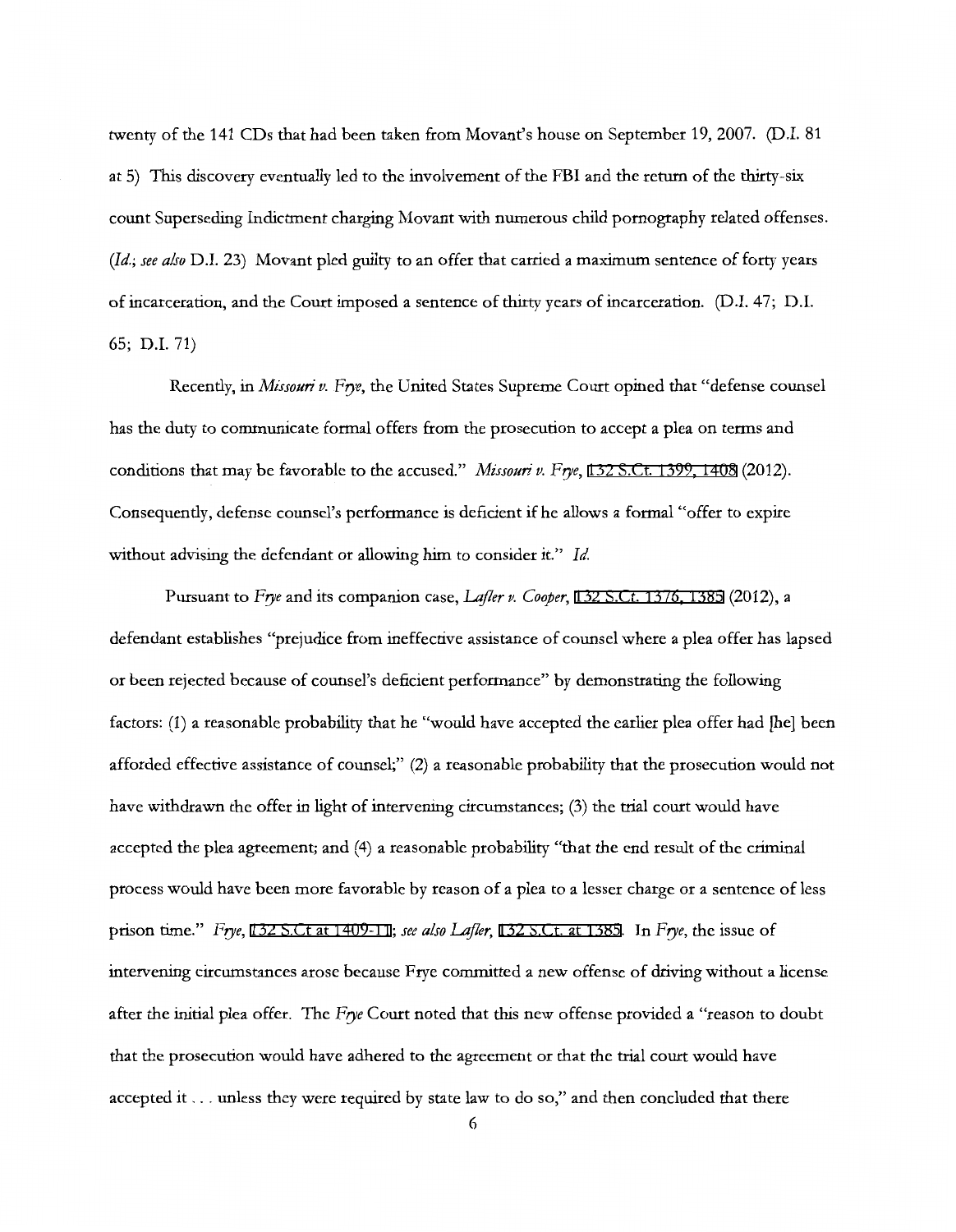would be no *Strickland* prejudice if Frye failed to "show a reasonable probability the prosecutor would have adhered to the [original plea] agreement." *Id.* at 1411.

After reviewing Movant's instant argument within the framework established by *Frye* and *Lafler,* the Court concludes that Movant has failed to demonstrate that he was prejudiced by counsel's failure to communicate the initial plea offer. First, Movant does not assert that he would have accepted the initial plea offer if it had been timely communicated to him by counsel. Second, the June 4, 2008 discovery of the child pornography in the twenty CDs of the minor victims constituted an intervening circumstance that resulted in the Superseding Indictment charging Movant with production of child pornography. Because production of child pornography is a more serious offense than the original offense of receipt of child pornography, Movant cannot demonstrate a reasonable probability that Respondent would not have withdrawn the initial plea offer after discovering the intervening circumstances. Consequently, Movant cannot demonstrate a reasonable probability that the initial plea offer would have been presented to the Court,<sup>3</sup> which, in tum, means that he cannot demonstrate a reasonable probability that the end result of the criminal process would have been more favorable but for counsel's failure to communicate the initial plea offer.

Accordingly, the Court concludes that Movant's first allegation of ineffective assistance is meritless.

<sup>&</sup>lt;sup>3</sup>Additionally, during the sentencing hearing, Judge Farnan characterized the intervening circumstances involving Jane Doe I and Jane Doe II as "horrendous." Judge Farnan expressed concern about additional issues involving the conduct displayed in the photographs, as well as the lack of state prosecution for that conduct. (D.I. 67 at 35) Given these circumstances, Movant cannot demonstrate a reasonable probability that the Court would have accepted the initial plea offer even had it been presented to the Court.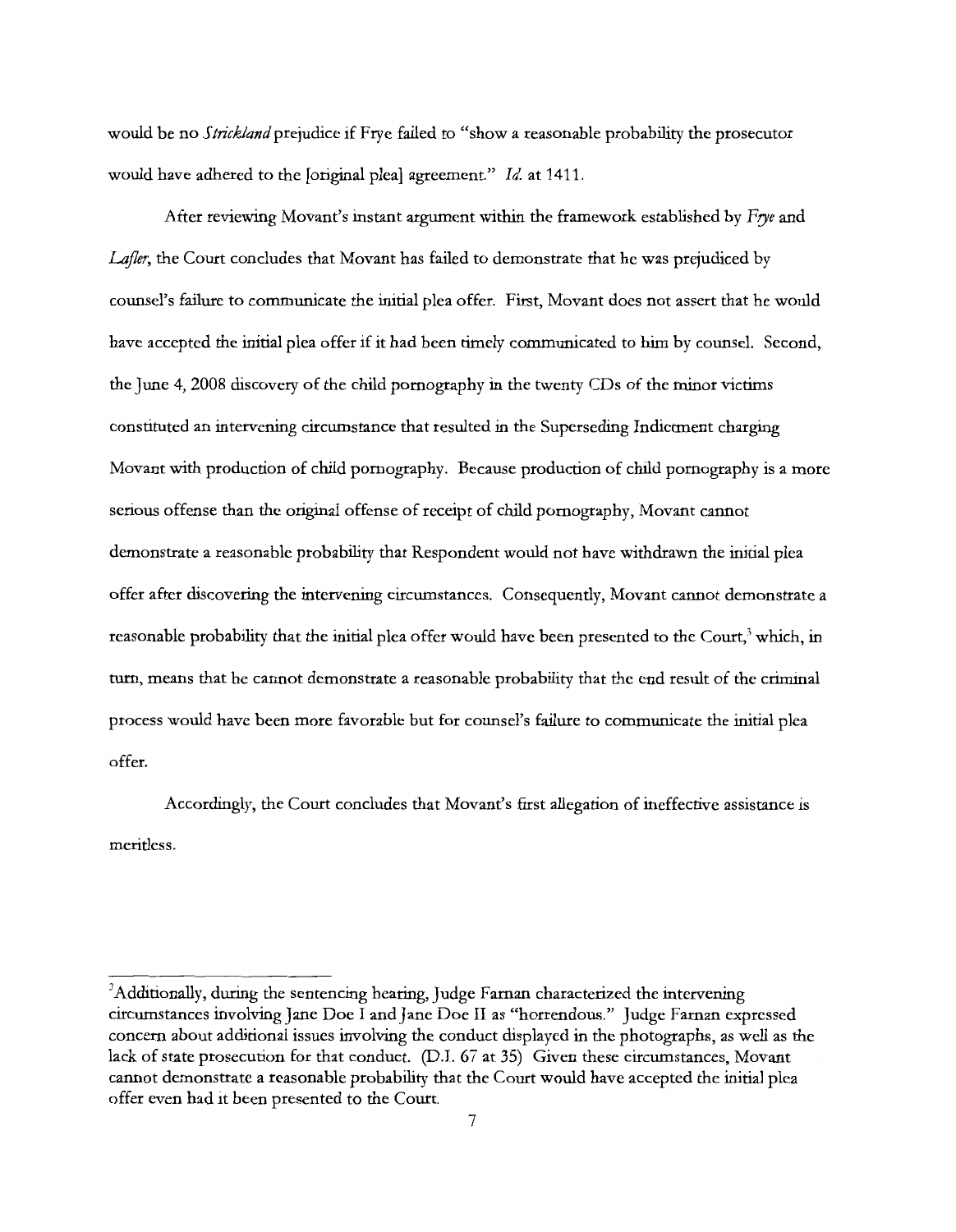#### **B. Claim Two: Counsel's Inadequate Representation During Sentencing**

On November 18, 2009, Movant was sentenced to 360 months imprisonment for production of child pornography and possession of child pornography. (D.I. 65) Movant contends that "counsel didn't sufficiently highlight to the court [his] medical and physical disabilities" or mention the fact that Movant was going through a bad divorce when arguing for a lesser sentence at the sentencing hearing. This argument is unavailing.

First, Movant does not specify the psychological, medical, and physical disabilities defense counsel failed to highlight. Second, prior to sentencing, defense counsel arranged for a complete mental health evaluation of Movant. The results of the evaluation were detailed in the presentence report, and the sentencing transcript demonstrates that Judge Farnan considered those results in determining Movant's sentence. (D.I. 67 at 31) Finally, and most importantly, defense counsel addressed Movant's mental history and condition with specificity during the sentencing hearing. (D.I. 67 at 11-12) For instance, counsel stated,

I point out, and the evidence - testing bares this out, that through absolutely no fault of his own, Mr. Phillips was a mentally and emotionally injured soul from childhood. Lifetime symptoms included depression, anxiety, social fears, sleep disorders, nervousness, and low, or virtually non-existent self-esteem.

*(Id.* at 10) Counsel then provided numerous examples of Movant's psychological, medical, and physical disabilities, at one point stating that Movant has been diagnosed with "depression, bipolar disorder, anxiety, and most recently a major depressive disorder, dysthemic disorder, and an avoidant personality disorder." *(Id.* at 10-13) Notably, the sentencing transcript reveals that Judge Farnan considered Movant's psychological issues and his divorce when determining Movant's sentence, as demonstrated by Judge Faman's statement that Movant

has experienced bouts of depression and periods of alcohol abuse following a divorce from his wife, the mother of the victim he molested. But he has no other significant history that could explain this disturbing behavior that he engaged in.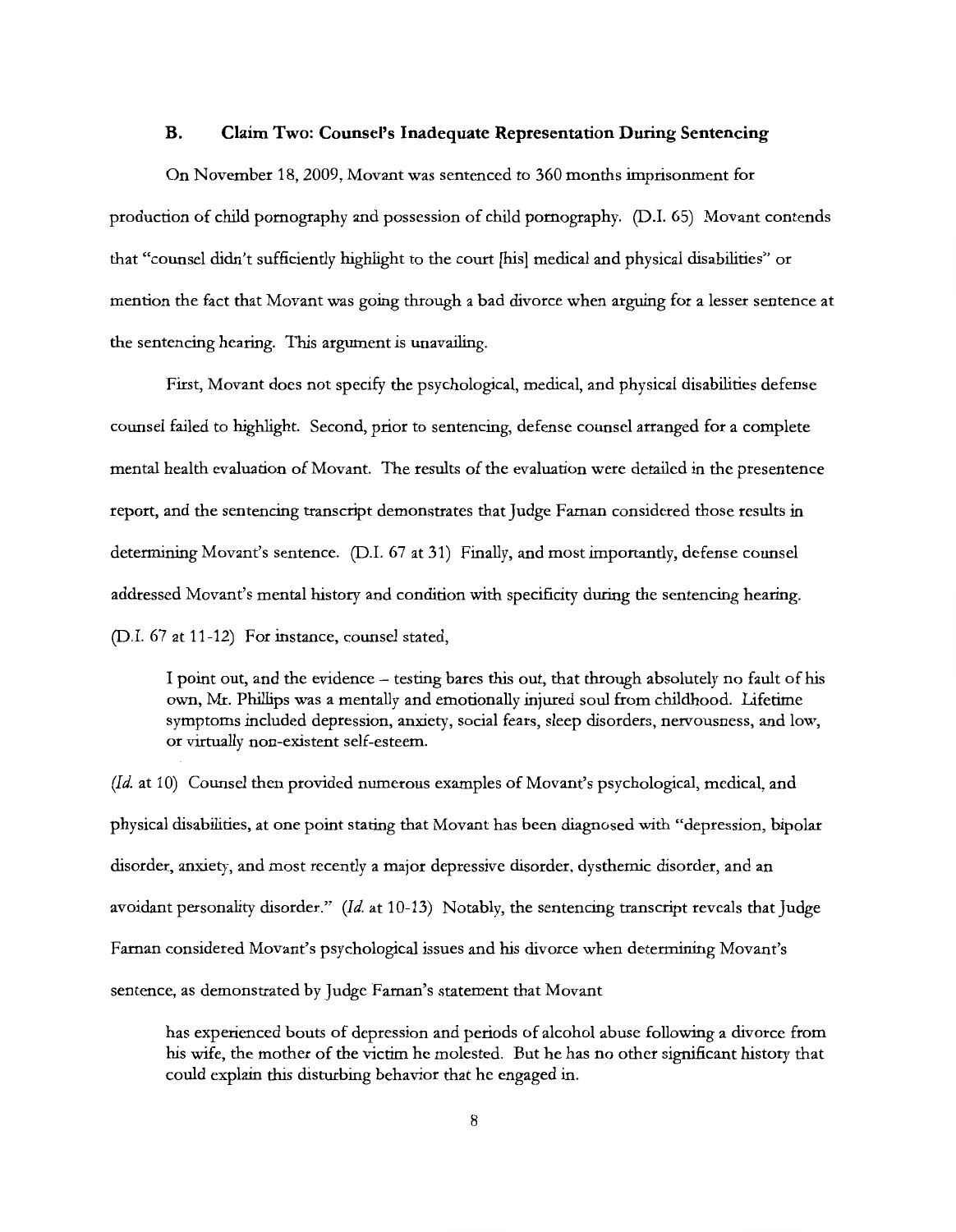*(Id.* at 41)

After viewing this record in conjunction with Movant's vague complaint, the Court concludes that Movant has failed to demonstrate that counsel's performance fell below an objective standard of reasonableness or a reasonable probability that he would have received a lower sentence if counsel had "sufficiently" highlighted Movant's psychological issues and difficult divorce. As such, the Court will deny Claim Two as meritless.

# **C. Claim Three: Counsel's Status As A Parent**

Next, Movant argues that his "lawyer was unable to represent [him] effectively because of his young children" and the fact that the charges were all related to child pornography. (D.I. 73 at 3) Movant offers no evidence of how counsel's status as the father of young children prevented counsel from effectively representing him. As such, the Court will deny this contention as meritless.

#### **D. Claim Four: Counsel's Failure To Challenge Interstate Commerce Element**

Movant contends that counsel was ineffective for telling him that he "couldn't contest the production [of child pornography] charge even though it didn't involve interstate commerce." (D.I. 73 at 3) In his amendment, Movant asserts that counsel "didn't investigate that there was no interstate commerce involved in the crime and that the state had to prove [there] was." (D.I. 79) Viewed together, these statements appear to allege that counsel was ineffective for failing to argue that Respondent had to prove the visual depictions were actually transported to another state in order for him to be convicted of production of child pornography. For the following reasons, the Court concludes that this argument lacks merit.

In this case, Movant was charged with production of child pornography pursuant to [18](http://www.google.com/search?q=18++u.s.c.++2251) [U.S.C. § 2251](http://www.google.com/search?q=18++u.s.c.++2251)(a), which reads, in pertinent part:

Any person who employs, uses, persuades, induces, entices, or coerces, any minor to engage in ... any sexually explicit conduct for the purpose of producing any visual depiction of such conduct ... shall be punished as provided under section (e), ... if that visual depiction was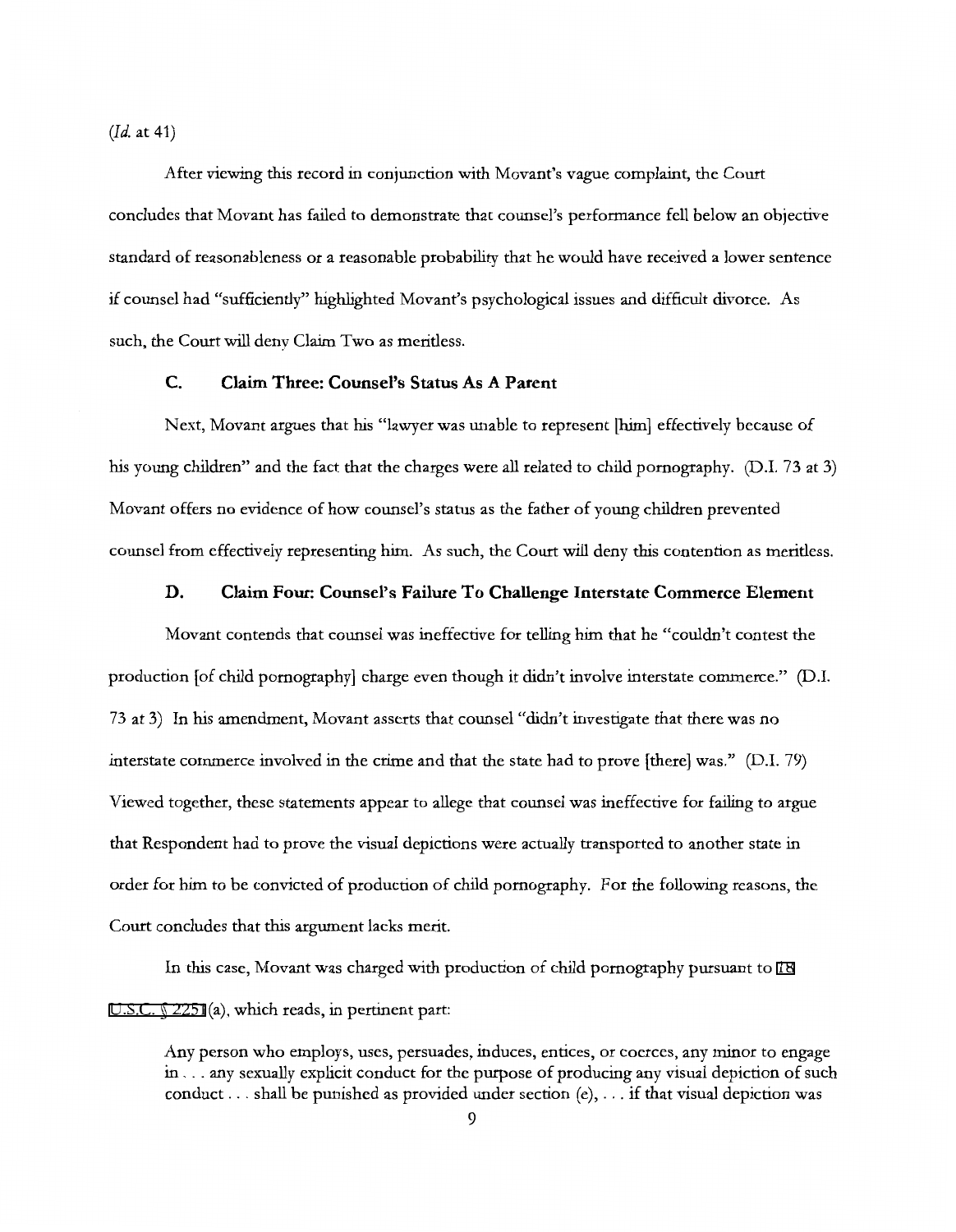produced using materials that have been mailed, shipped, or transported in or affecting interstate or foreign commerce by any means ....

#### In turn, Count Sixteen of the Superseding Indictment, charged that

On or about [November 1, 2003, through on or about September 13, 2004], in the District of Delaware, William A. Phillips, the defendant, did use, persuade, induce, and entice a minor to engage in sexually explicit conduct for the purpose of producing visual depictions of such conduct, to wit: digital files depicting Jane Doe #1, a female minor, engaged in sexually explicit conduct, as defined in Title 18, United States Code, Section 2256(2)(A), **which depictions were produced using materials that had been transported in interstate commerce and foreign commerce to Delaware[.]** All in violation of Title 18, United States Code, Section 2251(a).

#### (D.I. 23) (emphasis added)

The Third Circuit has consistently recognized that Federal criminal statutes prohibiting intrastate possession of child pornography and the distribution, use, and/ or production of child pornography are a proper exercise of Congressional authority under the Commerce Clause. *See United States v. MacEwan,* [445 F.3d 237, 245-56](http://scholar.google.com/scholar?q=445+f.3d+237&btnG=&hl=en&as_sdt=6) (3d Cir. 2006); *United States v. Rodia,* [194 F.3d 465,](http://scholar.google.com/scholar?q=194+f.3d+465&btnG=&hl=en&as_sdt=6)  [478-79](http://scholar.google.com/scholar?q=194+f.3d+465&btnG=&hl=en&as_sdt=6) (3d Cir. 1999) (intra-state possession). As such, under the plain language of [18 U.S.C. §](http://www.google.com/search?q=18+u.s.c.+++2251(a)) [2251\(a\)](http://www.google.com/search?q=18+u.s.c.+++2251(a)), the interstate commerce element for the offense of producing child pornography may be satisfied by proof that the child pornography was produced using materials that had been transported in interstate or foreign commerce; the government need not prove that the visual depictions themselves were transported through interstate commerce. *See United S fates v. Cramer,* [213](http://scholar.google.com/scholar?q=213++f.+app)  [F. App'x 138, 141-42](http://scholar.google.com/scholar?q=213++f.+app) (3d Cir. 2007) [\(18 U.S.C. § 2251\(b\)\)](http://www.google.com/search?q=18+u.s.c.++2251(b))); *Rodia,* [194 F.3d at 478-79](http://scholar.google.com/scholar?q=194+f.3d+465&btnG=&hl=en&as_sdt=6) [\(18 U.S.C. §§](http://www.google.com/search?q=18+u.s.c.+++2252a(a)(5)(b))  [2252A\(a\)\(5\)\(B\)](http://www.google.com/search?q=18+u.s.c.+++2252a(a)(5)(b)) and [\(b\)\(2\)\)](http://www.google.com/search?q=18+u.s.c.+2252a(b)(2))); *see also United States v. Grzybowicz*, [747 F.3d 1296, 1306](http://scholar.google.com/scholar?q=747+f.3d+1296&btnG=&hl=en&as_sdt=6) (11<sup>th</sup> Cir. 2014).

In this case, the materials used by Movant to produce the visual depictions of child pornography were manufactured outside the State of Delaware and, therefore, had to be transported to Delaware in order to be available for Movant's use. These circumstances demonstrate that Respondent established the interstate element of  $\S$  2251(a). Thus, counsel did not provide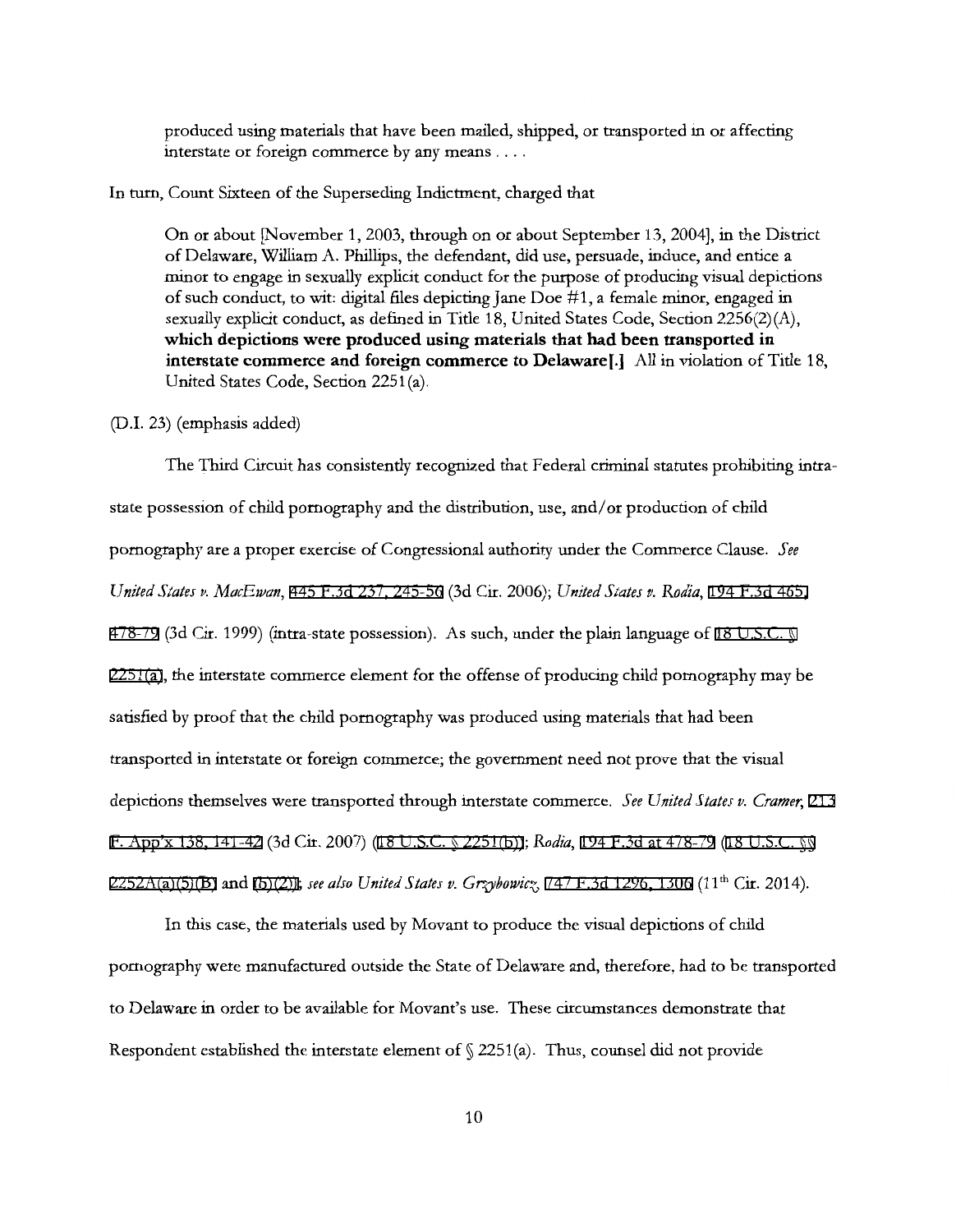ineffective assistance by failing to raise a meritless argument. *See United States v. Sanders,* [165 F.3d](http://scholar.google.com/scholar?q=165+f.3d248&btnG=&hl=en&as_sdt=6) [248, 253](http://scholar.google.com/scholar?q=165+f.3d248&btnG=&hl=en&as_sdt=6) (3d Cir. 1999).

The Court acknowledges that Movant may be attempting to argue that counsel was ineffective because he failed to adequately advise Movant about the interstate commerce element of production of child pornography offense to which he pled guilty. This contention is belied by the record. The Plea Agreement Movant entered into on March 31, 2009 (D.l. 47) defined the interstate commerce element for production of child pornography as "the visual depiction traveled in interstate or foreign commerce or was produced using materials that had been transported in interstate or foreign commerce." (D.I. 47 at 2) Moreover, during the change of plea hearing, the issue of the interstate commerce element and how it related to Count Sixteen was specifically discussed by the Court, defense counsel, and Movant:

COURT: In the Plea Agreement it says that there are certain elements - this is in paragraph two on page two, that have to be met for you to ever be -- to plead guilty, or for you to ever be convicted of this offense. It says that you acted knowingly, that you did use, persuade or induce a minor to engage in sexually explicit conduct, that is actual or simulated sex acts or the lascivious exhibition of genitals or pubic area, that you for the purpose of producing a visual depiction of such conduct - that was all for the purpose of producing a visual depiction, and the visual depiction traveled in interstate or foreign commerce, **or was produced using materials that have been transported in interstate or foreign commerce. Do you understand those are the elements?** 

MOV ANT: **Yes, your Honor.** I took pictures of a child. I realized it was wrong.

COURT: You don't contest the part about interstate commerce or foreign commerce, in other words, either the visual depiction that you produced **or the materials used to produce it, traveled in interstate commerce? That means they went across a state border.** 

DEFENSE COUNSEL: Your Honor, may I just clarify? **The way it's been explained to Mr. Phillips is that the materials used to produce those images were transported in interstate or foreign commerce, not that the depictions themselves had been transported in interstate or foreign commerce.** 

COURT: **You understand that?** 

MOV ANT: **Yes.**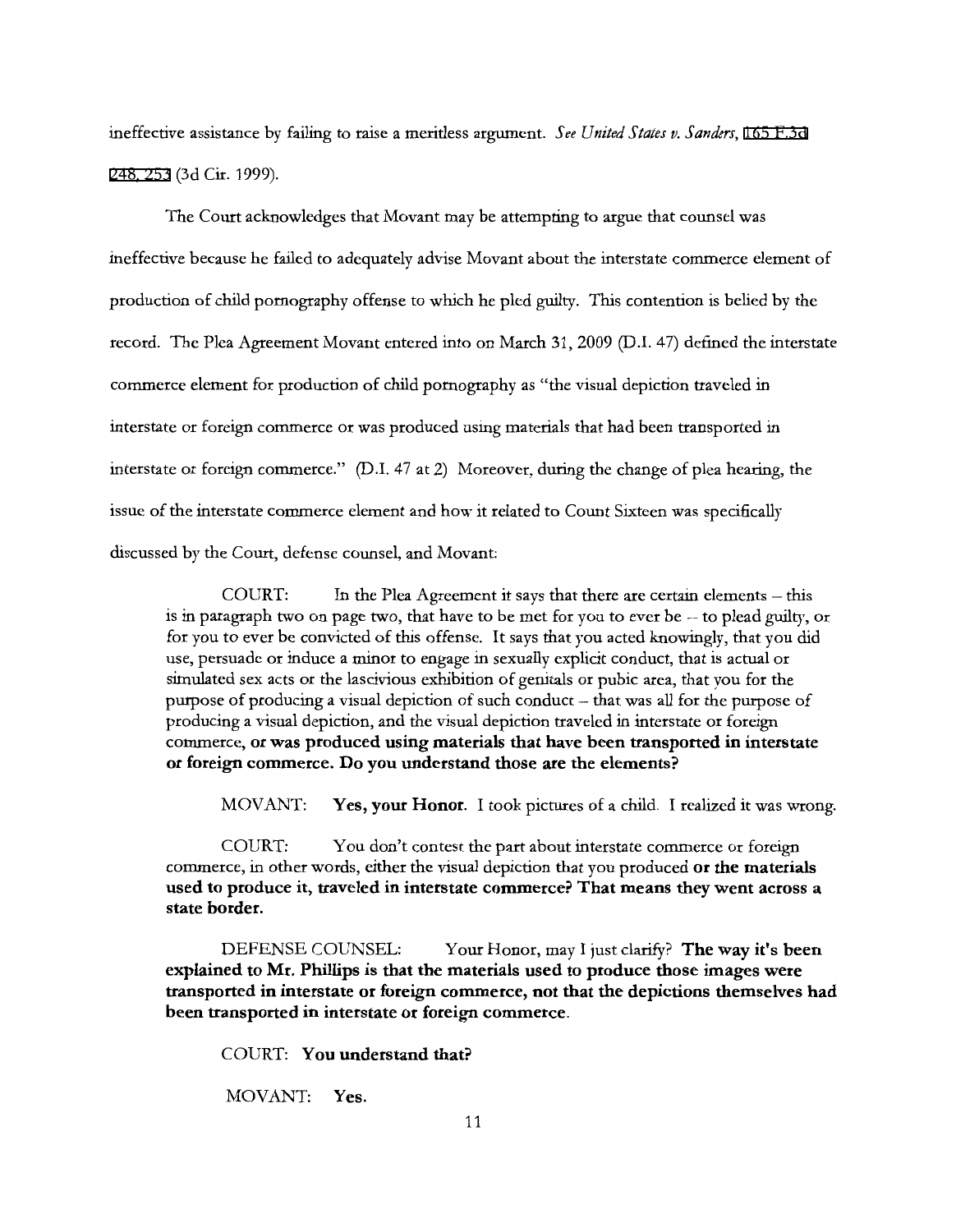$\star$   $\star$   $\star$ 

COURT: I'm going to ask the prosecutor to tell me what evidence the government has that they would be prepared to use against you both as to the Information Count and the Indictment Count. I'll ask you to listen carefully, because at the end I'm going to ask you if you contest any of that evidence that they are going to proffer to me.

 $\ast$   $\ast$   $\ast$ 

GOVERNMENT: Were the case to go to trial, the government would present testimony from New Castle County Police Department investigators. They would indicate that in August of 2007, they were conducting a child pornography investigation online. They were using a file-sharing program, the investigator would type in search words indicative of child pornography, and they found a computer that had child pornography on it. Through subpoenas, the investigator ultimately traced that computer to the defendant's residence in New Castle. They executed a search warrant on September the  $19<sup>th</sup>$ , 2007, at the defendant's New Castle residence and they found a Hewlett Packard computer, a Kodak DC 3200 digital camera and they also found in excess of 20 CD's. **All of that equipment was manufactured outside of the State of Delaware.** 

\* \* \* Then a computer forensic examination was later conducted by the New Castle County Police Department, and the investigator found more than 500 images, 500 videos of child pornography and more than 100,000 images -picture images of child pornography.

 $\begin{matrix} * & * & * \end{matrix}$ Together with the computer, as I said, there was in excess of 20 CDs that were found. When the investigators went to the CDs, they found approximately 15 to 20 CDs of child pornography, but they [] recognized the child, Jane Doe I from the pictures as well.

 $\ast$   $\ast$   $\ast$ 

Among these CDs of Jane Doe were several hundred pictures including pictures where Jane Doe is depicted in a lascivious exhibit of the genitals and the pubic area and also engaged in sex acts. The investigator was able to determine from the forensic evidence that the image was taken with a Kodak DC 3200 digital camera, same type of camera that was taken from Mr. Phillip's residence. The investigator concluded that the images had been taken with that **Kodak camera transferred into the Hewlett Packard computer, again, which is also manufactured outside of Delaware and then downloaded on to the CD's, also manufactured outside of the State of Delaware.** 

(D.I. 71 at  $9-16$ ) (emphasis added)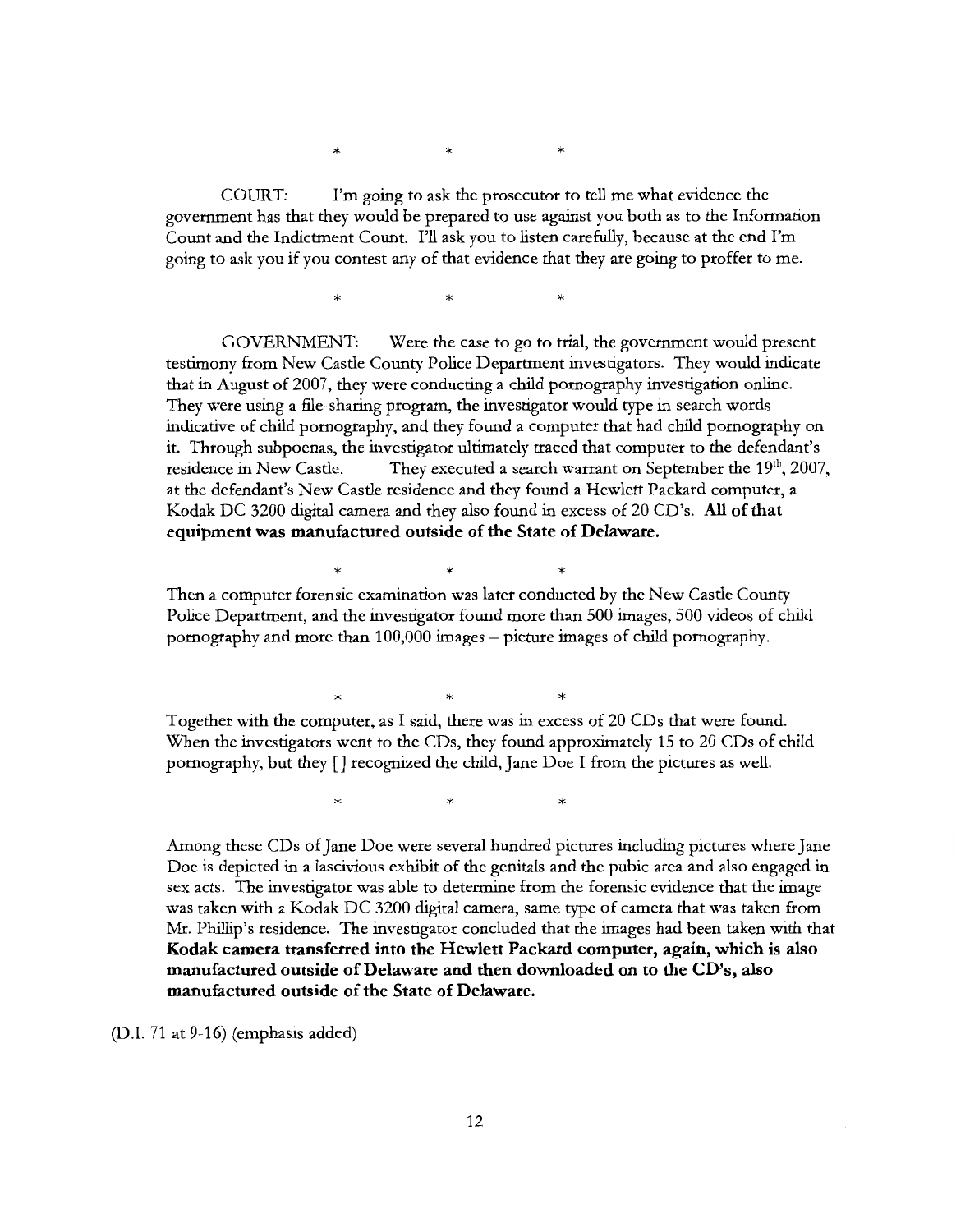"Solemn declarations in open court carry a strong presumption of verity" that creates a "formidable barrier in any subsequent collateral proceedings." *Blackledge v. Allison,* [431 U.S. 63, 7 4](http://scholar.google.com/scholar?q=431+u.s.+63&btnG=&hl=en&as_sdt=6)  (1977). A plain reading of the change of plea hearing transcript indicates that Movant's counsel and the Court fully explained to him the nature of the interstate commerce element, and the Court accepted Movant's representation that he understood. Movant does not dispute the record of his plea colloquy, nor does Movant offer any additional facts that contradict it. Thus, Movant's unsupported allegations in this proceeding fail to provide compelling evidence as to why the statements he made during the plea colloquy regarding his understanding of the interstate commerce element of his offense and his satisfaction with counsel's performance should not be presumptively accepted as true.

Accordingly, the Court will deny Claim Four because it lacks merit.

# **F. Claim Five: Counsel's Failure To Assert Issue Of State Sovereignty**

In his next claim, Movant cites to *Bond v. United States,* [131 S.Ct. 2355](http://scholar.google.com/scholar?q=131+s.ct.+2355&btnG=&hl=en&as_sdt=6) (2011), and argues that the Federal government violated his Tenth Amendment rights by interfering with the "sovereignty of the state." (D.I. 73 at 4-5; D.I. 79 at 1) Movant also contends that Respondent lacked probable cause to take the case from state jurisdiction. (D.I. 73 at 4-5; D.I. 79 at 1) Although not entirely clear, Movant appears to assert two related Tenth Amendment arguments in Claim Five: (1) counsel should have argued that Congress lacked authority to enact the child pornography statutes under which he was convicted ([1](http://www.google.com/search?q=18+u.s.c.+18)8 U.S.C.  $\sqrt{2251(a)}$  and 18 U.S.C.  $\sqrt{2252A(a)(5)}$  and  $(b)(2)$ ); and (2) the Federal government did not have the authority to investigate him and prosecute him in Federal court. Both of these arguments lack merit.

As an initial matter, aside from establishing Movant's standing to raise a Tenth Amendment challenge, *Bond* is unrelated to Movant's case and does not provide any substantive support for the contentions in Claim Five. In *Bond,* the Supreme Court held that an individual indicted for violating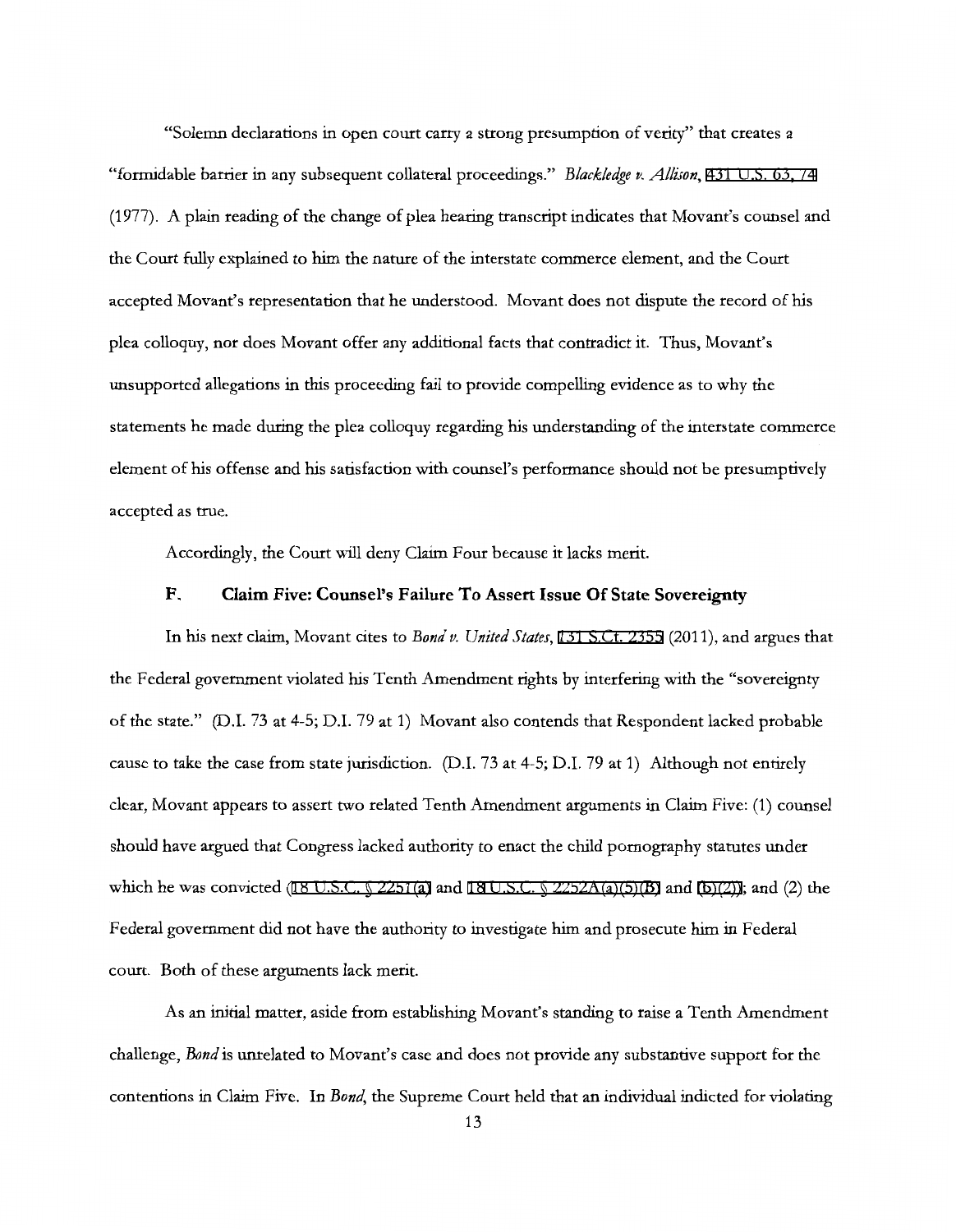a federal statute may "challenge its validity on grounds that, by enacting it, Congress exceeded its powers under the [Tenth Amendment of the] Constitution, thus intruding upon the sovereignty and authority of the States." *Bond,* [131 S.Ct. at 2360](http://scholar.google.com/scholar?q=131+s.ct.+2355&btnG=&hl=en&as_sdt=6). However, the *Bond* Court explicitly refrained from expressing a view on the merits of the Tenth Amendment argument raised by the defendant. *See id*  at 2367. Therefore, Movant's reliance on *Bond* does not support his ineffective assistance of counsel claim.

The Court also concludes that Movant's two underlying Tenth Amendment arguments lack merit. The Third Circuit has consistently recognized the Federal child pornography statutes as valid exercises of Congressional authority under the Commerce Clause. *See Cramer,* [213 F. App'x at 141-](http://scholar.google.com/scholar?q=213+f.+app) [42;](http://scholar.google.com/scholar?q=213+f.+app) *MacEwan,* [445 F.3d at 245-56](http://scholar.google.com/scholar?q=445+f.3d+237&btnG=&hl=en&as_sdt=6); *Rodia,* [194 F.3d at 478-79.](http://scholar.google.com/scholar?q=194+f.3d+465&btnG=&hl=en&as_sdt=6) Therefore, even if counsel had argued that the Federal child pornography statutes at issue in this case were enacted in violation of the Tenth Amendment, this constitutional challenge would have been futile. As such, counsel did not provide ineffective assistance by failing to raise this meritless argument. *See 1Sanders,* [165 F.3d at](http://scholar.google.com/scholar?q=165+f.3d+248&btnG=&hl=en&as_sdt=6) [253](http://scholar.google.com/scholar?q=165+f.3d+248&btnG=&hl=en&as_sdt=6).

Movant's second contention - that counsel should have challenged Respondent's prosecution of him in federal court as violating Delaware's sovereign right under the Tenth Amendment to have exclusive criminal jurisdiction over any proceedings against him  $-$  is similarly unavailing. There was no Tenth Amendment violation. Pursuant to [18 U.S.C. § 3231](http://www.google.com/search?q=18+u.s.c.++3231), the "district courts of the United States shall have original jurisdiction, exclusive of the courts of the States, of all offenses against the laws of the United States." As just explained, Congress criminalized the possession of child pornography by its authority under the Commerce Clause. Movant's indictment charged him with violating two Federal child pornography statutes. Consequently, the Court possessed jurisdiction over Movant's case. Thus, defense counsel did not provide ineffective assistance by failing to raise this meritless argument. *See Sanders,* [165 F.3d at 253.](http://scholar.google.com/scholar?q=165+f.3d+248&btnG=&hl=en&as_sdt=6)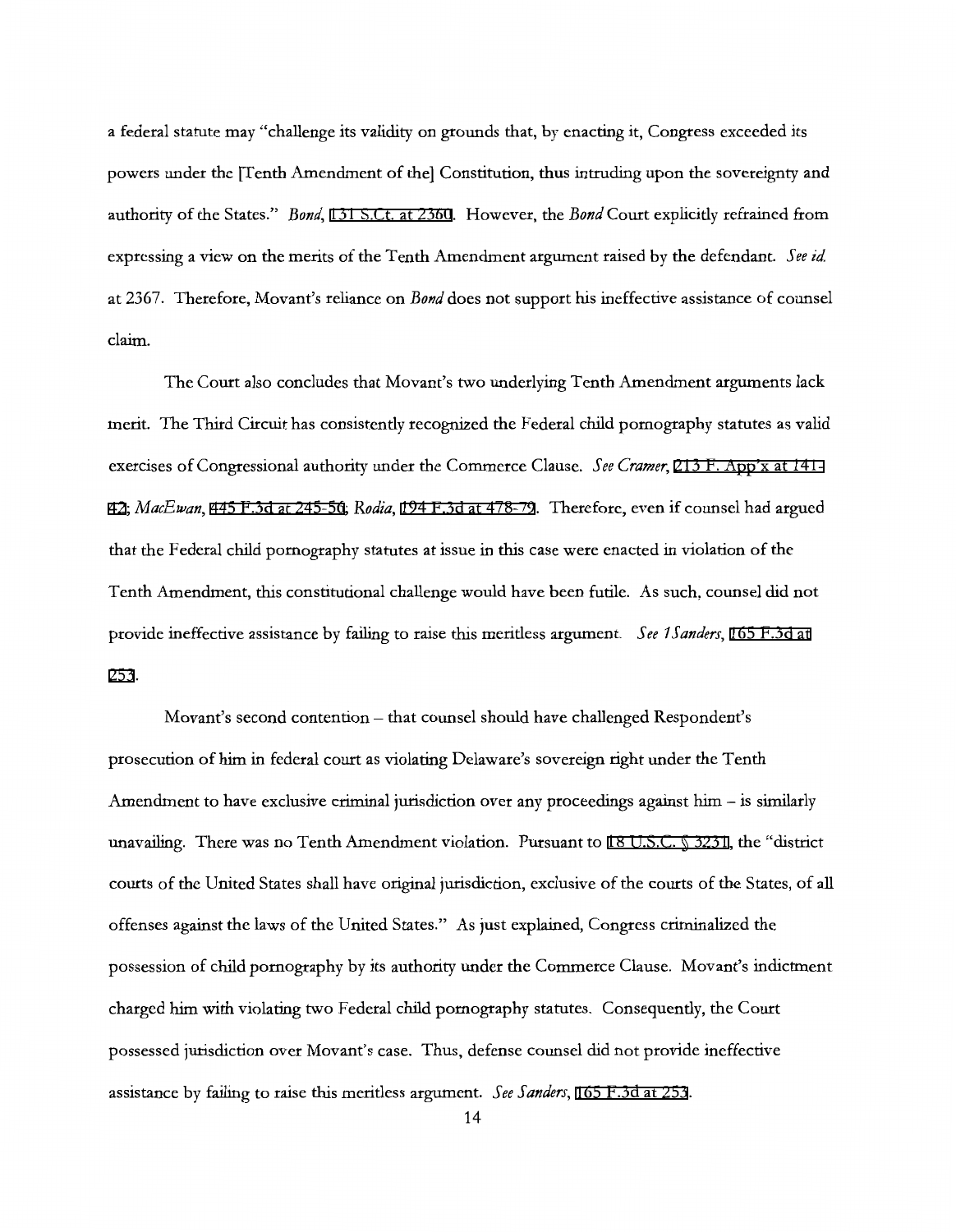Accordingly, the Court will deny Claim Five as meritless.

# **G. Claim Six: Counsel's Failure To Challenge Search Warrants**

In his amendment, Movant states that "[counsel] didn't argue enough about the four times that they tried to receive evidence for a search warrant never received a thing had no just cause to receive a warrant." (D.l. 79 at 2) The record reveals that defense counsel challenged the search warrant in a motion to suppress evidence on the basis that the warrant affidavit lacked probable cause. (D.I. 16 at 3) Respondent filed a response, detailing how probable cause for the warrant was established when the NCCPD detective conclusively identified child pornography on Movant's computer hard drive through the use of digital fingerprints of known child pornography files. (D.l. 38 at 3-4) Before the Court could rule on Movant's suppression motion, Movant agreed to enter into a plea agreement to the Superseding Indictment. Considering that counsel filed a suppression motion, the Court construes movant's contention that counsel did not "argue enough" about the "four times that they tried to receive evidence for a search warrant" as alleging that counsel's suppression motion failed to stress certain deficiencies in the affidavit of probable cause.

Movant's vague assertion of ineffective assistance is unavailing. First, Movant fails to demonstrate a reasonable probability that the suppression motion would have been granted if counsel had presented either a different or more vehement argument. Second, once Movant agreed to enter the plea agreement, counsel had no reason to pursue the suppression motion. Finally, Movant does not contend that he would not have pled guilty and would have proceeded to trial but for counsel's failure to "argue enough" in the suppression motion. For all of these reasons, the Court concludes that Claim Six lacks merit.

15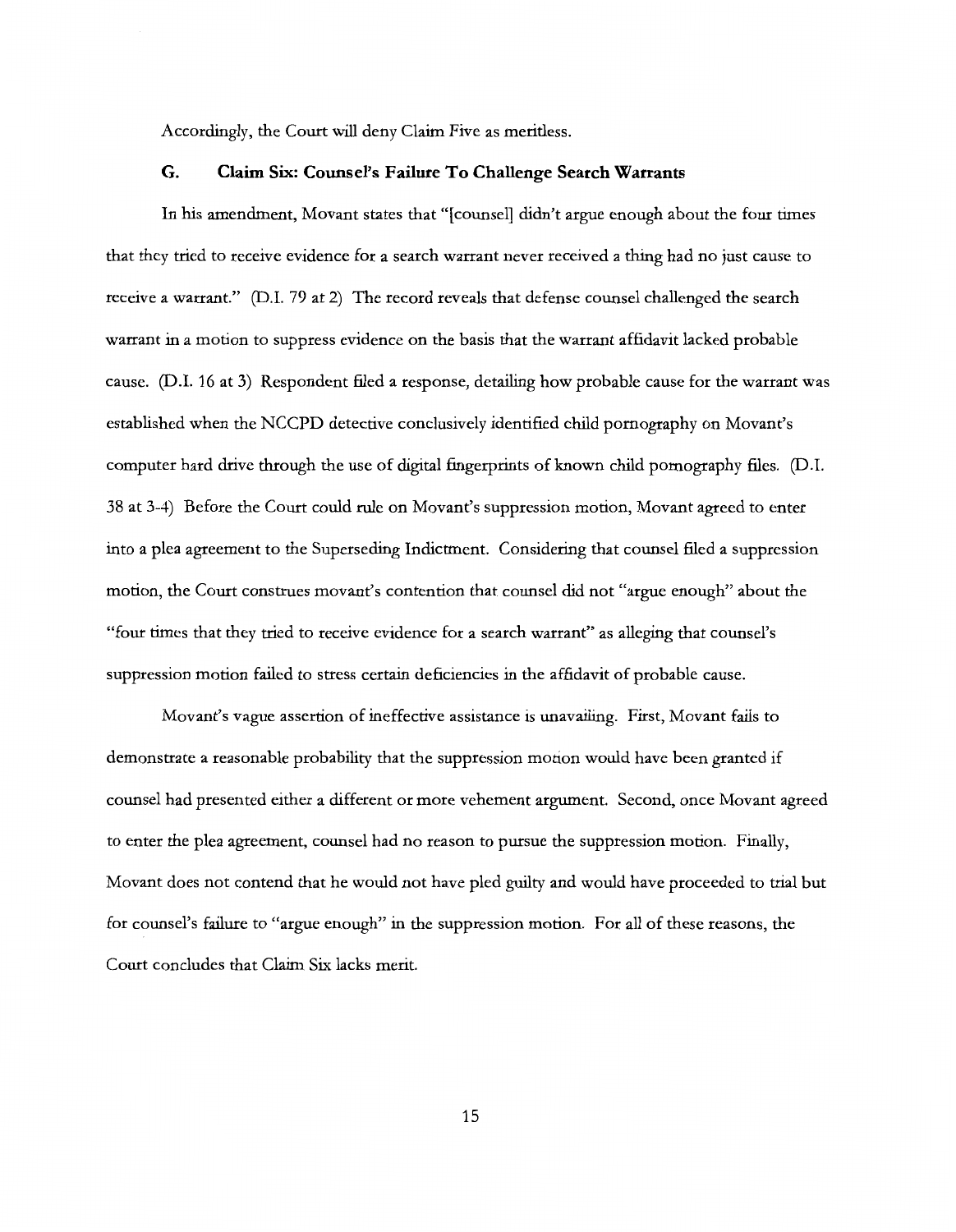#### **H. Claim Seven: Appellate Representation**

In his final claim, Movant states that he "was told to take this plea and we could appeal it. Then [defense counsel] studied the laws some more and decided we couldn't. Then [defense counsel] withdrew from being my counsel." (D.I. 73 at 3) In his amendment, Movant asserts

[counsel] told me that I should accept the plea I signed saying all its contents were normal for a plea deal and that we could still appeal it on other grounds like the one book rule. After I had accepted it, [counsel] said he had to go study up on the grounds for appealing it. [Counsel] decided that we couldn't appeal it and then resigned as my lawyer.

(D.I. 79 at 1) The Court liberally construes these statements to present a double-layered ineffective assistance of counsel claim. First, Movant appears to contend that counsel's act of filing an *Anders*  brief and a motion to withdraw as counsel constituted ineffective assistance in and of itself. Second, Movant appears to contend that counsel was ineffective because he did not immediately understand the scope of the appellate waiver and subsequently determined that there were no meritorious issues to raise on appeal. For the following reasons, the Court concludes that neither of these interpretations warrants relief.

#### **1. Filed** *Anders* **Brief and Motion to Withdraw**

Claims of ineffective assistance of appellate counsel are evaluated under the same *Strickland*  standard applicable to trial counsel. *See Lewis v. Johnson,* [359 F.3d 646, 656](http://scholar.google.com/scholar?q=359+f.3d+646&btnG=&hl=en&as_sdt=6) (3d Cir. 2004). An attorney's decision about which issues to raise on appeal are strategic, and an attorney is not required to raise every possible non-frivolous issue on appeal. *See Smith v. Robbins,* [528 U.S. 259, 272](http://scholar.google.com/scholar?q=528+u.s.+259&btnG=&hl=en&as_sdt=6) (2000); *Jones v. Barnes,* [463 U.S. 745](http://scholar.google.com/scholar?q=463+u.s.+745&btnG=&hl=en&as_sdt=6) (1983). 1Recognizing that an attorney is "under an ethical obligation to refuse to prosecute a frivolous appeal," the Supreme Court has held that an attorney may withdraw from representing a client on appeal, so long as the attorney follows a procedure that "affords adequate and effective appellate review to [the] indigent defendant[]" and therefore "reasonably ensures that an indigent appeal will be resolved in a way that is related to the merit of that appeal."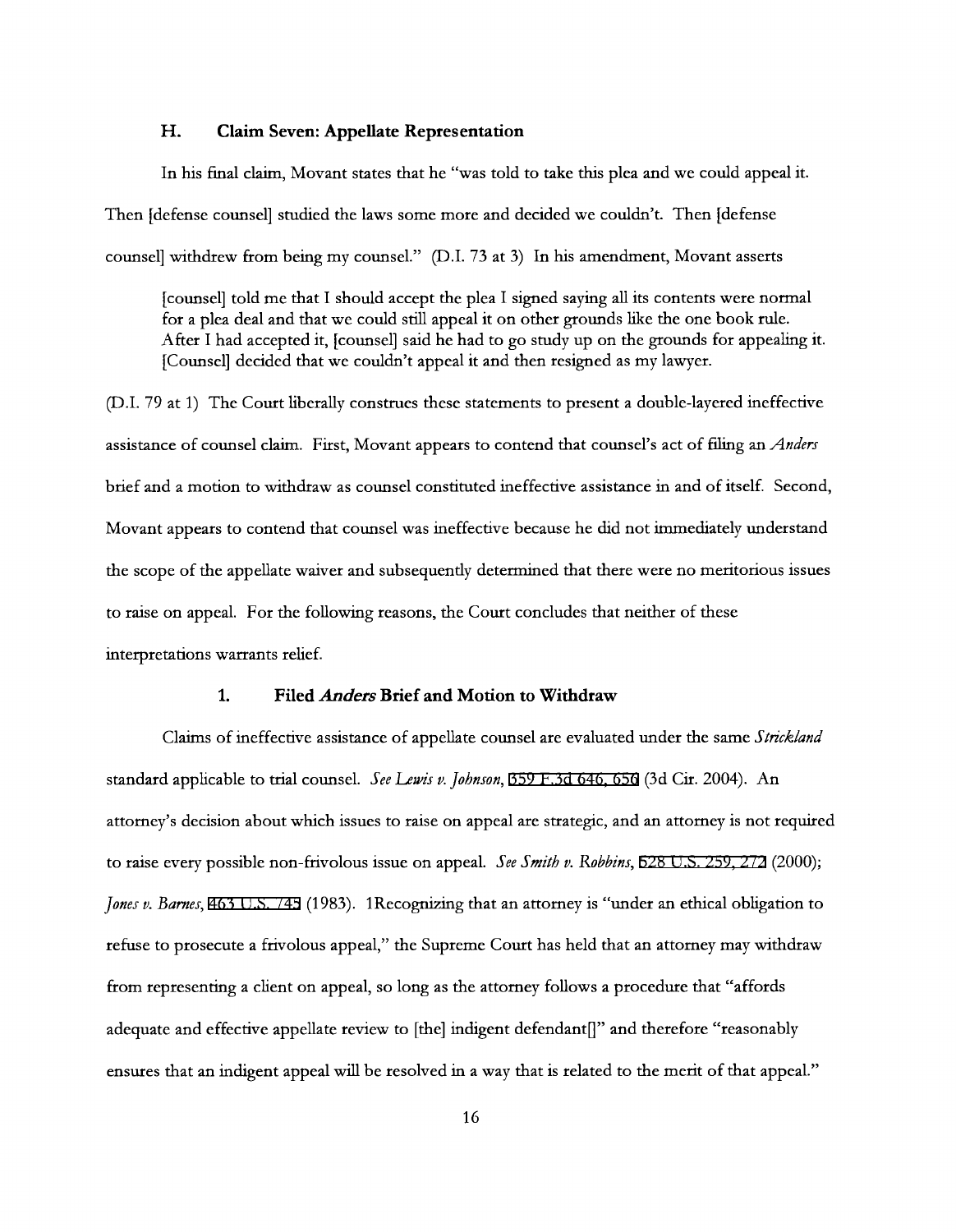*Smith*, [528 U.S. at 272,](http://scholar.google.com/scholar?q=528+u.s.+259&btnG=&hl=en&as_sdt=6) [276-77.](http://scholar.google.com/scholar?q=528+u.s.+259&btnG=&hl=en&as_sdt=6) In *Anders v. California*, [386 U.S. 738](http://scholar.google.com/scholar?q=386+u.s.+738&btnG=&hl=en&as_sdt=6) (1967),<sup>4</sup> the United States Supreme Court articulated a procedure designed to protect an indigent appellant's constitutional rights when his attorney moves to withdraw. Pursuant to *Anders,* defense counsel must conduct a "conscientious examination" of the case before seeking to withdraw from the case, and then file an appellate brief "referring to anything in the record that might arguably support the appeal." *Id.* at 744. The defendant must be given a copy of counsel's brief and given an opportunity to raise any points he wishes. *Id.* Then, the appellate court must conduct a "full examination of all the proceedings to decide whether the case is wholly frivolous." Id. "If the court is satisfied that counsel has diligently investigated the possible grounds of appeal, and agrees with counsel's evaluation of the case, then leave to withdraw may be allowed and leave to appeal may be denied." *Id.* at 741-42; see also McCoy v. Ct. App. of Wisconsin, Dist. 1, [486 U.S. 429, 442](http://scholar.google.com/scholar?q=486+u.s.+429&btnG=&hl=en&as_sdt=6) (1988).

The record in this case reveals that counsel followed the proper procedure for withdrawal under *Anders.* Defense counsel filed a timely notice of appeal, along with an *Anders* brief raising the following three issues: (1) did the Court have jurisdiction to consider this case; (2) did the plea colloquy violate the Federal Rules of Criminal Procedure; and (3) did the Court use the wrong version of the United States Sentencing Guidelines Manual. *See Phillips,* [396 F. App'x at 833.](http://scholar.google.com/scholar?q=396+f.+app) Defense counsel addressed each of these arguments in his *Anders* Brief, and determined that further argument on these issues would be frivolous. The Third Circuit conducted its own independent review of the record, determined that counsel made a conscientious examination of the record before moving to withdraw, and concluded that Movant's appeal was wholly without merit. *See Phillips,* [396 F. App'x at 833-35](http://scholar.google.com/scholar?q=396+f.+app). Given these circumstances, the Court cannot conclude that counsel

<sup>&</sup>lt;sup>4</sup>Although the *Smith* Court acknowledged that there may be procedures other than the one articulated in *Anders, Anders* is still good law. *See Smith,* [528 U.S. at 273](http://scholar.google.com/scholar?q=528+u.s.+259&btnG=&hl=en&as_sdt=6).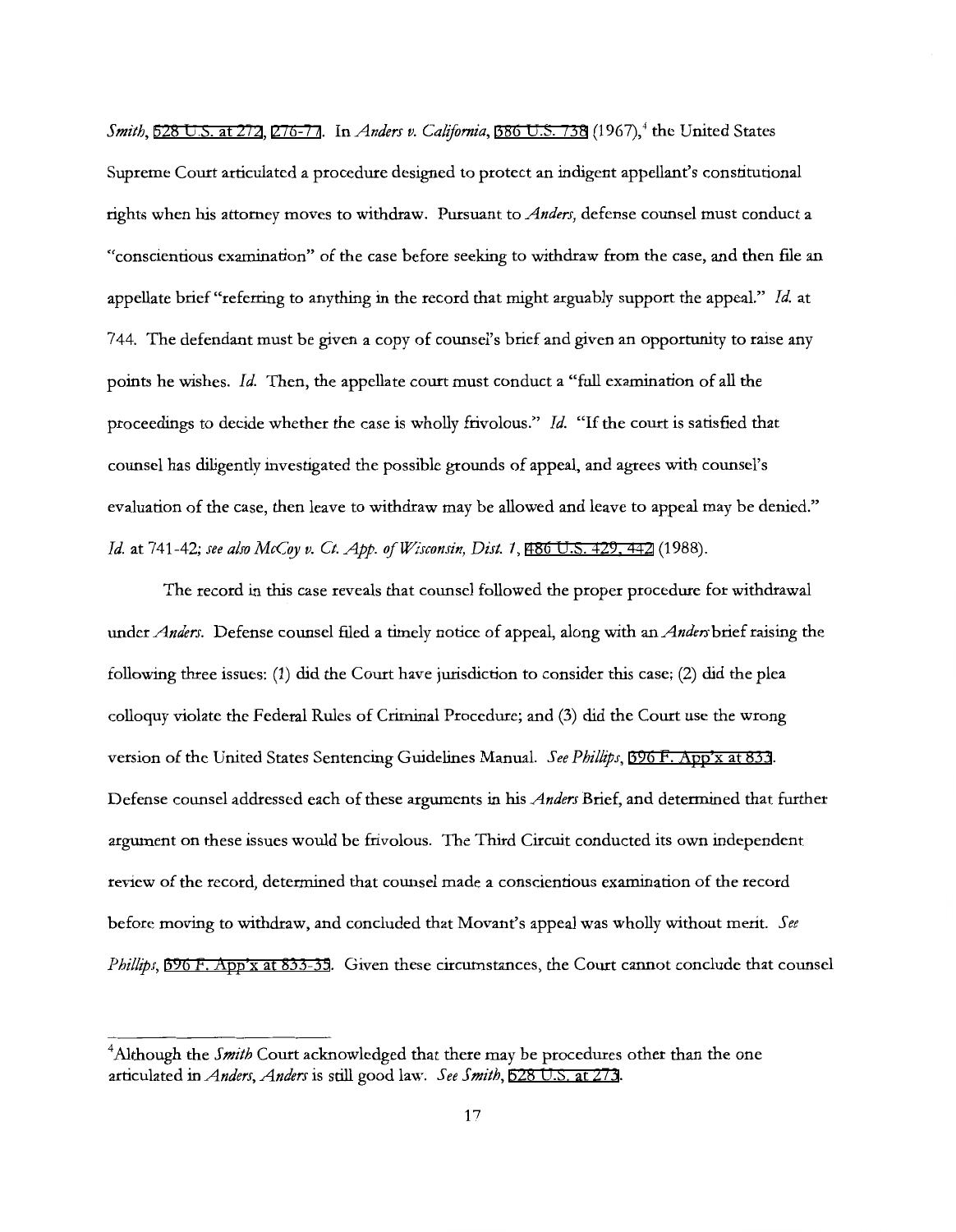provided ineffective assistance by filing a non-merits appellate brief under *Anders* and a motion to withdraw.

# **2. Initially Misunderstood Scope of Appellate Waiver**

The Memorandum of Plea Agreement in this case contains the following appellate waiver:

The defendant knows that he has, and voluntarily and expressly waives, the right to file any appeal, any collateral attack, or any other writ or motion after sentencing - including, but not limited to an appeal under [18 U.S.C. § 3742](http://www.google.com/search?q=18++u.s.c.++++3742) or [28 U.S.C. § 1291](http://www.google.com/search?q=28++u.s.c.++++1291), or a motion under [28](http://www.google.com/search?q=28+++u.s.c.++++2255) U.S.C.  $\Diamond$  2255 – except that the defendant reserves his right to appeal only if (1) the Government appeals from the sentence, (2) the defendant's sentence exceeds the statutory maximum for the offense set forth in the United States Code, (3) the defendant claims his sentence unreasonably exceeds the Sentencing Guidelines range determined by the District Court in applying the United States Sentencing Guidelines, (4) the defendant claims his counsel was constitutionally ineffective, or (5) the defendant claims the Court determined his guidelines range under the wrong version of the United States Sentencing Guidelines Manual.

(D.I. 47 at 11)

In this case, even if defense counsel initially advised Movant there were issues to appeal and then, upon further review, decided that there were no appealable issues that fell outside the scope of limited appellate waiver, this conduct does not amount to ineffective assistance. Movant does not specify any argument defense counsel initially stated could be made on appeal, he does not identify any specific argument he believes fell outside the limited appellate waiver that counsel failed to raise on appeal, and he does not contend that he would not have pled guilty but would have proceeded to trial but for counsel's statement that there were appealable issues. Therefore, Movant's contention regarding counsel's allegedly initial inaccurate interpretation of the appellate waiver does not warrant relief.

The Court acknowledges that Movant may be attempting to argue that defense counsel was ineffective for advising him to accept the plea offer with the appellate waiver, or that counsel's alleged initial misunderstanding about the scope of the appellate waiver rendered his guilty plea unknowing and involuntary. The Court is not persuaded by either contention. Once again, the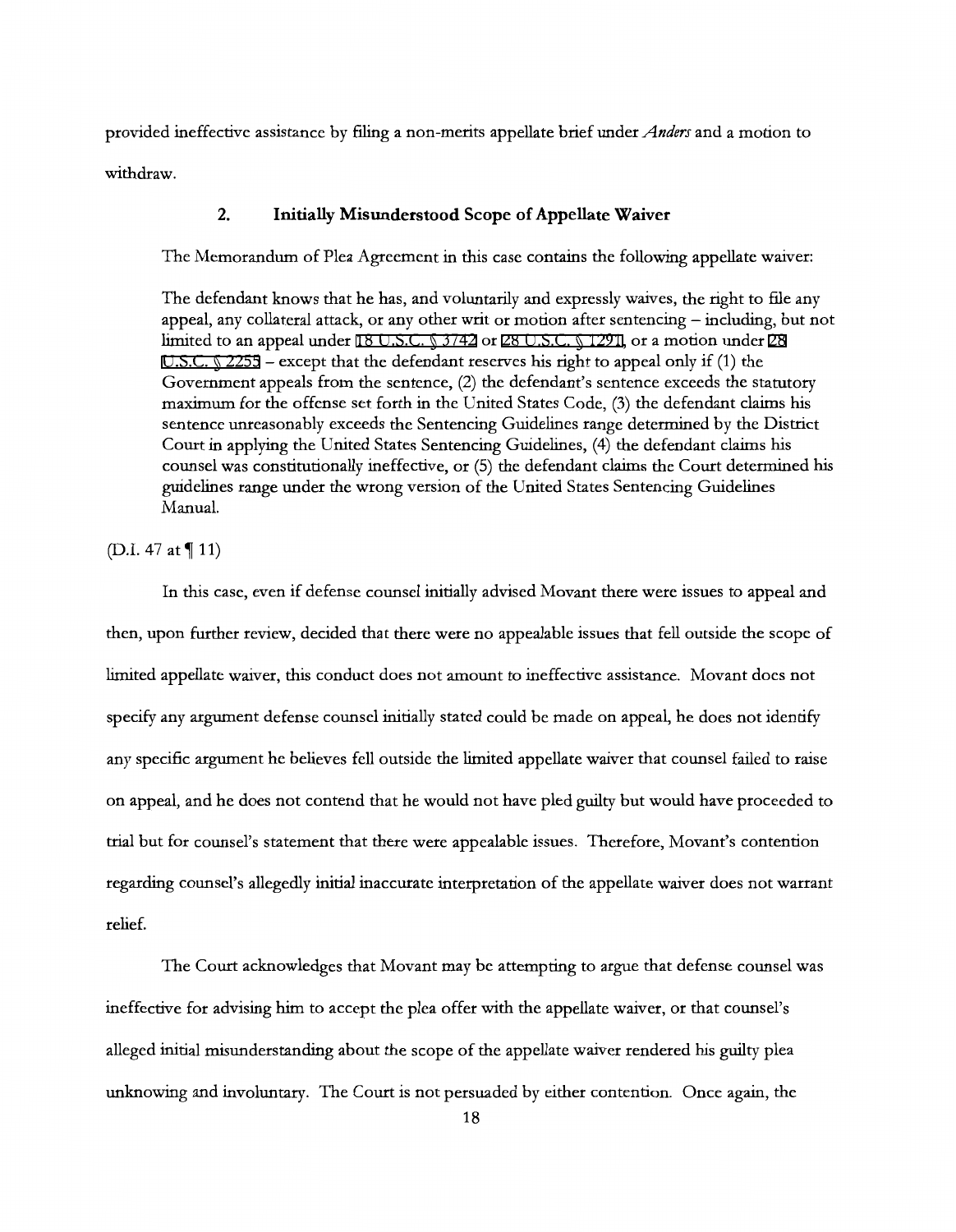Court notes Movant does not contend that he would not have pled guilty and would have proceeded to trial but for counsel's advice. Moreover, Movant does not allege, and the record does not reveal, that the appellate waiver was unknowing or involuntary. In fact, the change of plea colloquy demonstrates that the Court thoroughly explained the appellate waiver to Movant, that Movant stated he understood the rights he was waiving, and that Movant knowingly, voluntarily, and intelligently entered into the plea agreement despite the existence of the appellate waiver. (D.I. 71 at 22-25) During that same plea colloquy, Movant stated that he was satisfied with counsel's explanation of the appellate waiver and that counsel had answered any questions Movant had about the waiver. *(Id.* at 25-27) Finally, on appeal, counsel actually presented arguments that fell outside the scope of the appellate waiver; the fact that the Third Circuit found those arguments to be without merit does not in any way cast a shadow on counsel's advice to enter into a plea agreement containing such a waiver.

For all of these reasons, the Court will deny Movant's claim that counsel provided ineffective assistance on appeal.

# **V. EVIDENTIARY HEARING**

Section 2255 requires a district court to hold a prompt evidentiary hearing unless the "motion and the files and records of the case conclusively show" that the Movant is not entitled to relief. [28 U.S.C. § 2255](http://www.google.com/search?q=28+u.s.c.++2255); *see also United States v. Booth,* [432 F.3d 542, 545-46](http://scholar.google.com/scholar?q=432+f.3d+542&btnG=&hl=en&as_sdt=6) (3d Cir. 2005); *United States v. McCqy,* [410 F.3d 124, 131](http://scholar.google.com/scholar?q=410+f.3d+124&btnG=&hl=en&as_sdt=6) (3d Cir. 2005); [Fed. R. Civ. P. 8\(a\),](http://www.google.com/search?q=FRCP+8(a)) [28](http://www.google.com/search?q=28) U.S.C. foll. § 2255. As previously explained, the record conclusively demonstrates that Movant is not entitled to relief. Therefore, the Court will deny Movant's § 2255 Motion without an evidentiary hearing.

#### **VI. CERTIFICATE OF APPEALABILITY**

A district court issuing a final order denying a  $\sqrt{2255}$  motion must also decide whether to issue a certificate of appealability. *See* 3d Cir. L.A.R. 22.2 (2011). A certificate of appealability is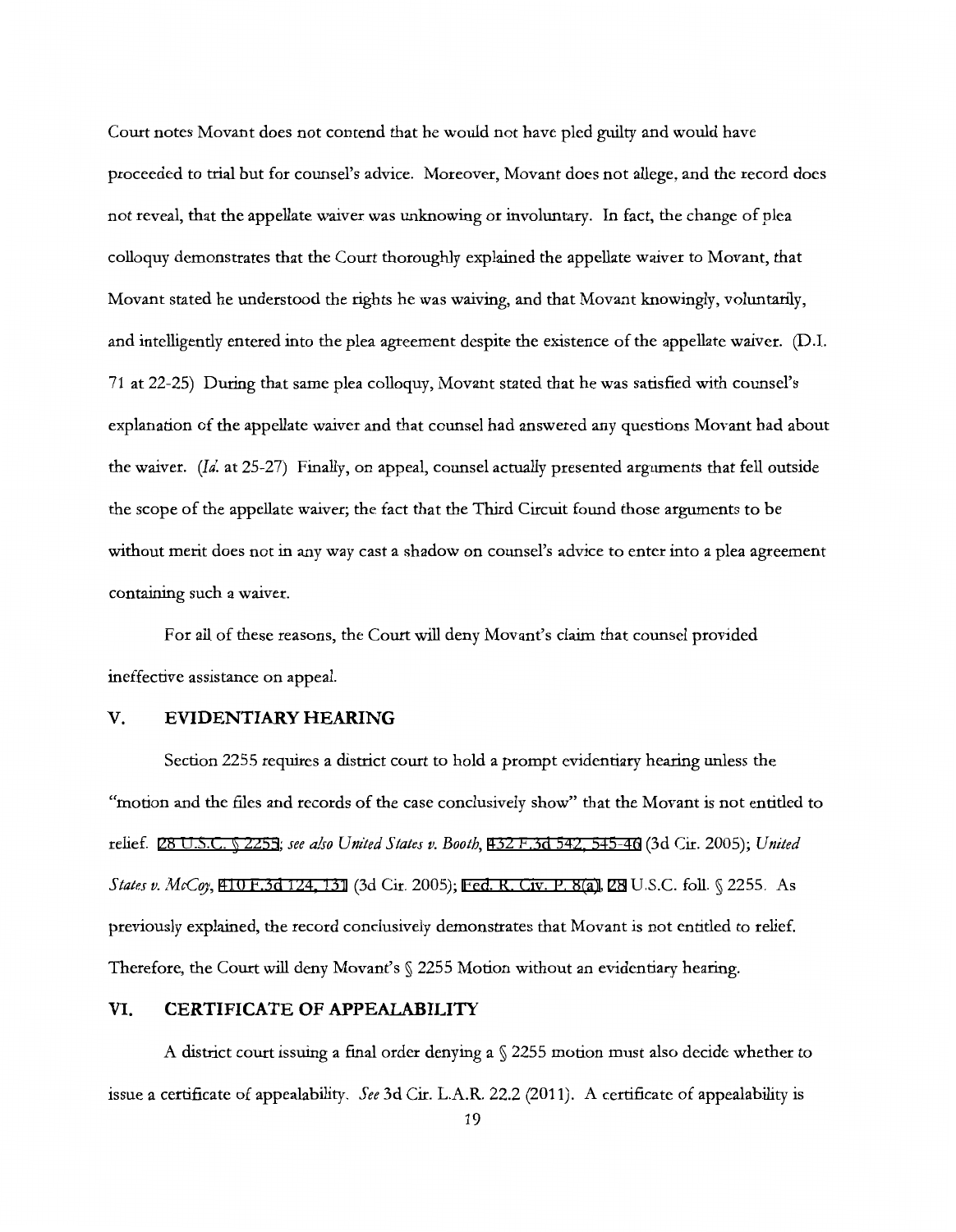appropriate only if the movant "has made a substantial showing of the denial of a constitutional right." [28 U.S.C. § 2253\(c\)\(2\)](http://www.google.com/search?q=28+u.s.c.++2253(c)(2)). The movant must "demonstrate that reasonable jurists would find the district court's assessment of the constitutional claims debatable or wrong." *Slack v. McDaniel,*  [529 U.S. 473, 484](http://scholar.google.com/scholar?q=529+u.s.+473&btnG=&hl=en&as_sdt=6) (2000).

The Court is denying Movant's § 2255 motion after determining that his ineffective assistance of counsel claims lack merit. The Court is persuaded that reasonable jurists would not find this assessment debatable. Therefore, the Court will not issue a certificate of appealability.

#### **VII. CONCLUSION**

For all of the foregoing reasons, the Court will dismiss Movant's [28 U.S.C. § 2255](http://www.google.com/search?q=28+u.s.c.++2255) Motion to Vacate, Set Aside, or Correct Sentence without an evidentiary hearing. Additionally, the Court will not issue a certificate of appealability. The Court shall issue an appropriate Order.